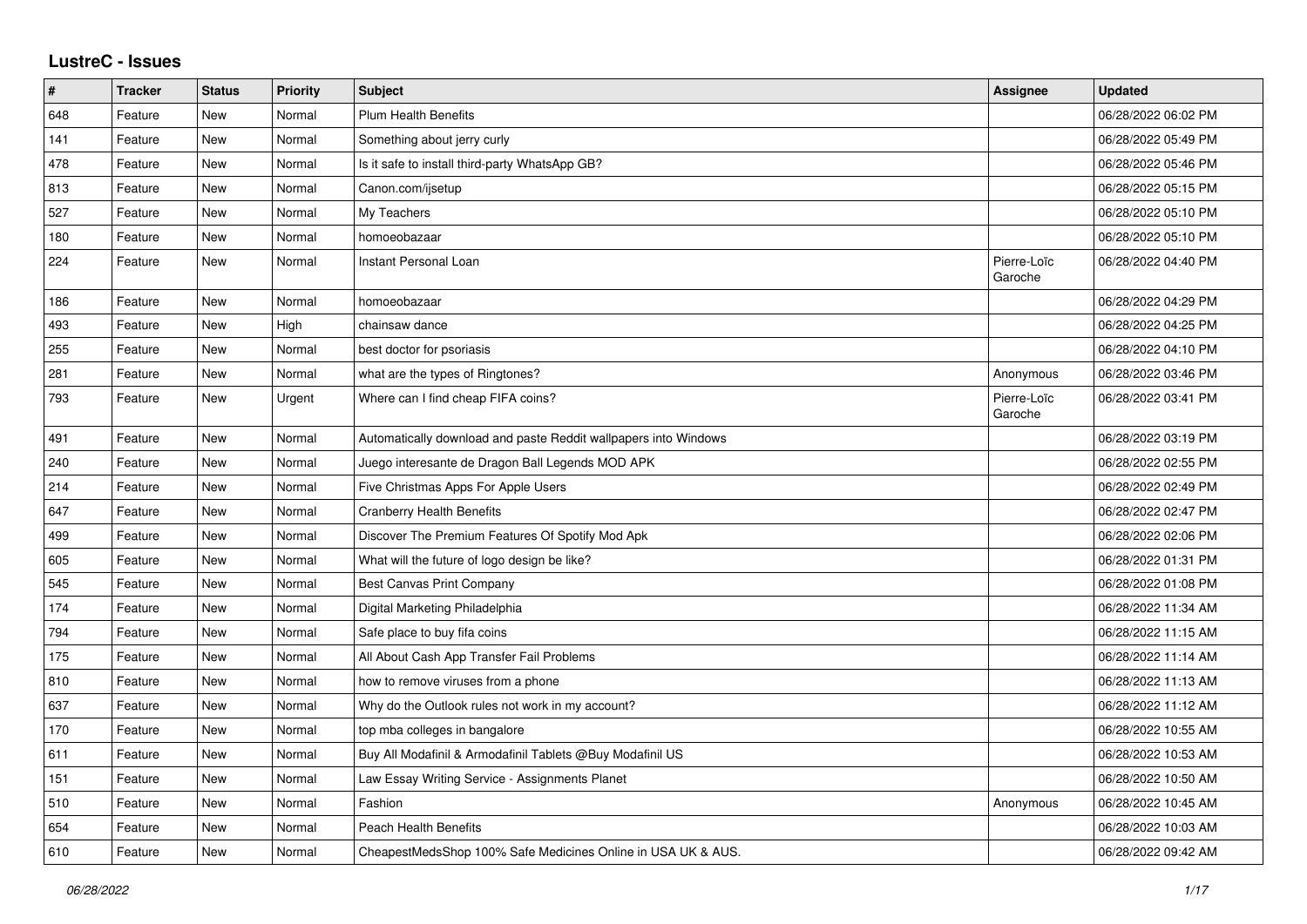| $\#$ | <b>Tracker</b> | <b>Status</b> | <b>Priority</b> | Subject                                                         | Assignee               | <b>Updated</b>      |
|------|----------------|---------------|-----------------|-----------------------------------------------------------------|------------------------|---------------------|
| 1100 | Feature        | New           | Low             | <b>Food Products</b>                                            | Pierre-Loïc<br>Garoche | 06/28/2022 09:40 AM |
| 693  | Feature        | New           | Normal          | How To Get My Money Back From The Cash App To Your Wallet?      |                        | 06/28/2022 08:41 AM |
| 649  | Feature        | New           | Normal          | Pear Health Benefits                                            |                        | 06/28/2022 08:04 AM |
| 1099 | Feature        | New           | Normal          | Whatsapp Plus - A New Way Of Communicating                      |                        | 06/28/2022 07:57 AM |
| 608  | Feature        | New           | Normal          | How To Do Hotmail Password Reset Without Phone Number?          |                        | 06/28/2022 07:39 AM |
| 973  | Feature        | <b>New</b>    | Normal          | Free NFL Streaming Sites                                        |                        | 06/28/2022 06:27 AM |
| 680  | Feature        | New           | Normal          | Word Jewels 2                                                   |                        | 06/28/2022 05:31 AM |
| 126  | Feature        | New           | Normal          | Stussy Air Force 1 replica                                      |                        | 06/28/2022 05:31 AM |
| 237  | Feature        | New           | Normal          | HP Printer Assistant Software   Download & Install HP Assistant |                        | 06/28/2022 04:50 AM |
| 522  | Feature        | New           | Normal          | Can You Check App Limits, If Cash app won't let me send money?  |                        | 06/28/2022 04:46 AM |
| 575  | Feature        | New           | Low             | cheap jordan replicas for sale                                  | Pierre-Loïc<br>Garoche | 06/28/2022 03:12 AM |
| 142  | Feature        | New           | Normal          | About ashimary hair                                             |                        | 06/28/2022 02:31 AM |
| 578  | Feature        | <b>New</b>    | High            | Derrick Gore                                                    | Pierre-Loïc<br>Garoche | 06/28/2022 01:56 AM |
| 242  | Feature        | <b>New</b>    | Normal          | Descripción de Torque Pro MOD APK para Android                  |                        | 06/28/2022 01:14 AM |
| 803  | Feature        | New           | High            | Ketamine Online Store                                           | Pierre-Loïc<br>Garoche | 06/27/2022 11:48 PM |
| 572  | Feature        | New           | Normal          | New features of WhatsApp Plus on Android phones                 | Pierre-Loïc<br>Garoche | 06/27/2022 11:22 PM |
| 665  | Feature        | New           | Normal          | Look for a dedicated help with finance assignment               |                        | 06/27/2022 11:10 PM |
| 824  | Feature        | New           | Normal          | How to watch Fox News on my Smart TV or similar devices?        | Pierre-Loïc<br>Garoche | 06/27/2022 08:32 PM |
| 557  | Feature        | <b>New</b>    | Normal          | <b>Business Law Assignment Help</b>                             |                        | 06/27/2022 08:31 PM |
| 779  | Feature        | New           | Normal          | Latest Whatsapp groups for Teens                                | Pierre-Loïc<br>Garoche | 06/27/2022 08:15 PM |
| 243  | Feature        | <b>New</b>    | Normal          | Reconstruir la pandilla de la mafia en Gangstar Vegas MOD APK   |                        | 06/27/2022 07:53 PM |
| 509  | Feature        | New           | Normal          | Fashion                                                         | Anonymous              | 06/27/2022 06:39 PM |
| 756  | Feature        | New           | Normal          | Your one-stop destination for the thesis writing service        |                        | 06/27/2022 05:46 PM |
| 558  | Feature        | New           | Normal          | <b>Stunning Classic Sofas</b>                                   |                        | 06/27/2022 04:44 PM |
| 63   | Feature        | New           | Normal          | Skip normalization step in mutation generation if it possible   | Pierre-Loïc<br>Garoche | 06/27/2022 04:16 PM |
| 272  | Feature        | New           | Normal          | Fashion                                                         |                        | 06/27/2022 03:53 PM |
| 546  | Feature        | New           | Normal          | Quickbooks Error                                                |                        | 06/27/2022 03:44 PM |
| 594  | Feature        | New           | Normal          | How does research proposal help online make it easy for me?     |                        | 06/27/2022 03:34 PM |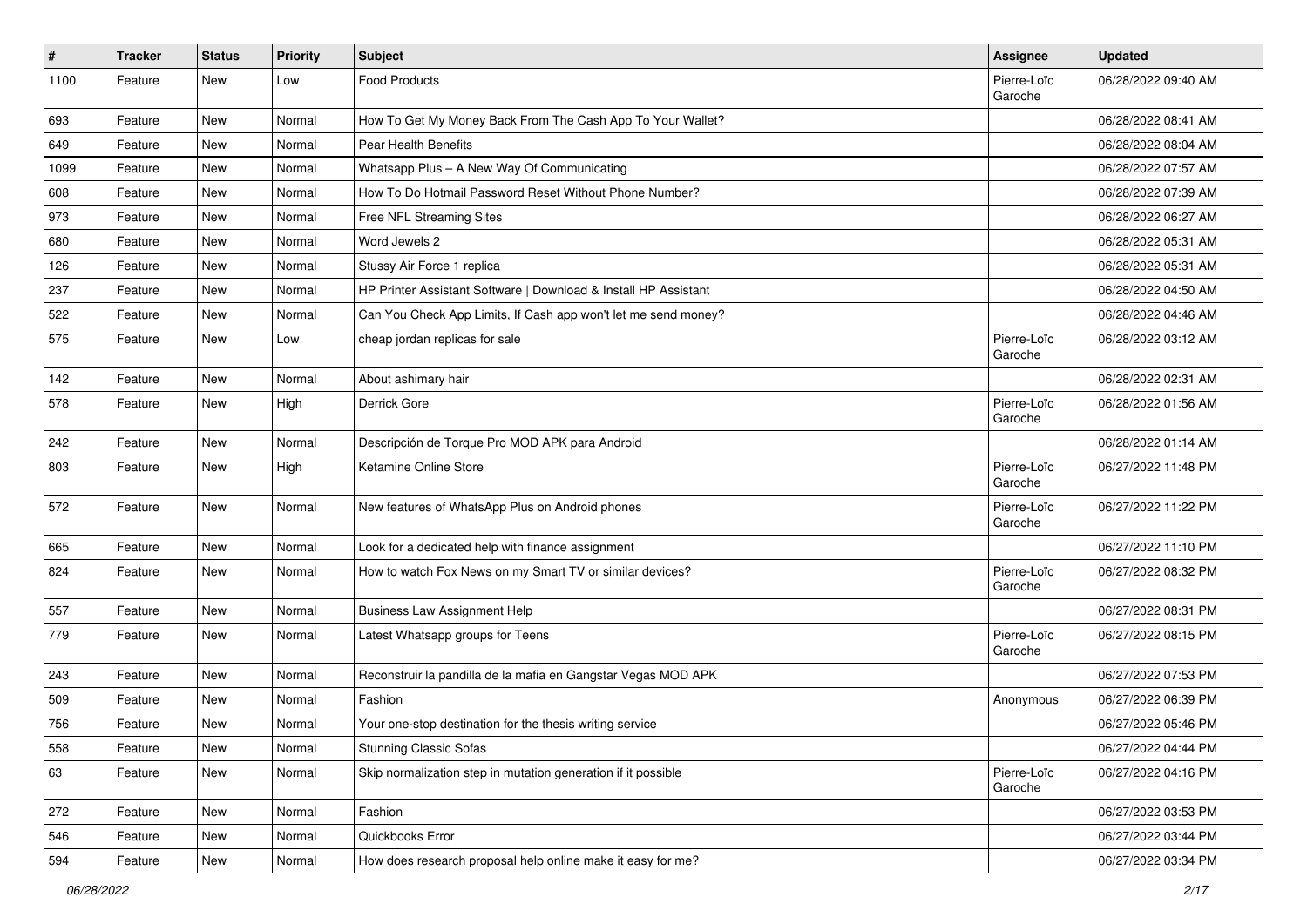| $\vert$ # | <b>Tracker</b> | <b>Status</b> | <b>Priority</b> | <b>Subject</b>                                                            | Assignee               | <b>Updated</b>      |
|-----------|----------------|---------------|-----------------|---------------------------------------------------------------------------|------------------------|---------------------|
| 216       | Feature        | New           | High            | Barry Keoghan                                                             | Pierre-Loïc<br>Garoche | 06/27/2022 03:26 PM |
| 552       | Feature        | New           | Normal          | Radio rfm and the benefits of radio rfm                                   |                        | 06/27/2022 01:44 PM |
| 995       | Feature        | New           | Normal          | "ij.start canon                                                           |                        | 06/27/2022 01:29 PM |
| 812       | Feature        | New           | Normal          | canon.com/ijsetup                                                         |                        | 06/27/2022 01:21 PM |
| 1107      | Feature        | New           | High            | Where do you have to find an application to watch news and sports videos? | Christophe<br>Garion   | 06/27/2022 12:38 PM |
| 263       | Feature        | New           | Normal          | Wrecked Car Is Nothing But A Worthless                                    | Pierre-Loïc<br>Garoche | 06/27/2022 12:37 PM |
| 944       | Feature        | New           | Normal          | Canon.com/ijsetup                                                         |                        | 06/27/2022 09:46 AM |
| 606       | Feature        | New           | Normal          | Play unblocked cookie crush 3                                             | Pierre-Loïc<br>Garoche | 06/27/2022 08:45 AM |
| 683       | Feature        | New           | Normal          | Game creation                                                             |                        | 06/27/2022 08:39 AM |
| 681       | Feature        | New           | High            | <b>Online Class</b>                                                       |                        | 06/27/2022 07:20 AM |
| 669       | Feature        | New           | Normal          | Nursing Assignment Help                                                   |                        | 06/27/2022 06:12 AM |
| 173       | Feature        | New           | Normal          | private limited company registration                                      |                        | 06/27/2022 04:47 AM |
| 823       | Feature        | New           | Normal          | How much does Disney Plus cost?                                           | Pierre-Loïc<br>Garoche | 06/27/2022 04:05 AM |
| 646       | Feature        | New           | Normal          | Collaborative Research Group                                              |                        | 06/27/2022 04:01 AM |
| 740       | Feature        | New           | Normal          | Online Thesis Help USA                                                    |                        | 06/27/2022 03:19 AM |
| 171       | Feature        | New           | Normal          | loan management system                                                    |                        | 06/27/2022 03:18 AM |
| 806       | Feature        | New           | Normal          | Go everywhere thanks to mapquest driving directions                       |                        | 06/27/2022 02:39 AM |
| 271       | Feature        | New           | Normal          | Fashion                                                                   |                        | 06/27/2022 02:07 AM |
| 207       | Feature        | New           | Low             | real estate lead conversion                                               |                        | 06/27/2022 01:02 AM |
| 511       | Feature        | New           | Normal          | Fashion                                                                   | Anonymous              | 06/27/2022 12:17 AM |
| 901       | Feature        | New           | Normal          | good game ever                                                            |                        | 06/26/2022 06:25 PM |
| 220       | Feature        | New           | Normal          | essay writing services                                                    |                        | 06/26/2022 04:55 PM |
| 698       | Feature        | New           | Normal          | Connect with cash app representative to ask about cash app flip scam      |                        | 06/26/2022 11:24 AM |
| 967       | Feature        | New           | Normal          | stream live nfl games free online                                         |                        | 06/26/2022 10:09 AM |
| 1109      | Feature        | New           | Normal          | Six Guns Mod Apk Answers Your Questions                                   | Christophe<br>Garion   | 06/26/2022 09:12 AM |
| 963       | Feature        | New           | Normal          | Why I am not getting cool cash app card designs- call experts             |                        | 06/26/2022 07:52 AM |
| 960       | Feature        | New           | Normal          | Zooming Instagram Picture In Full HD                                      | Pierre-Loïc<br>Garoche | 06/26/2022 07:18 AM |
| 521       | Feature        | New           | Normal          | Check out the Cash app Card balance for an overdraft.                     | Pierre-Loïc<br>Garoche | 06/26/2022 04:22 AM |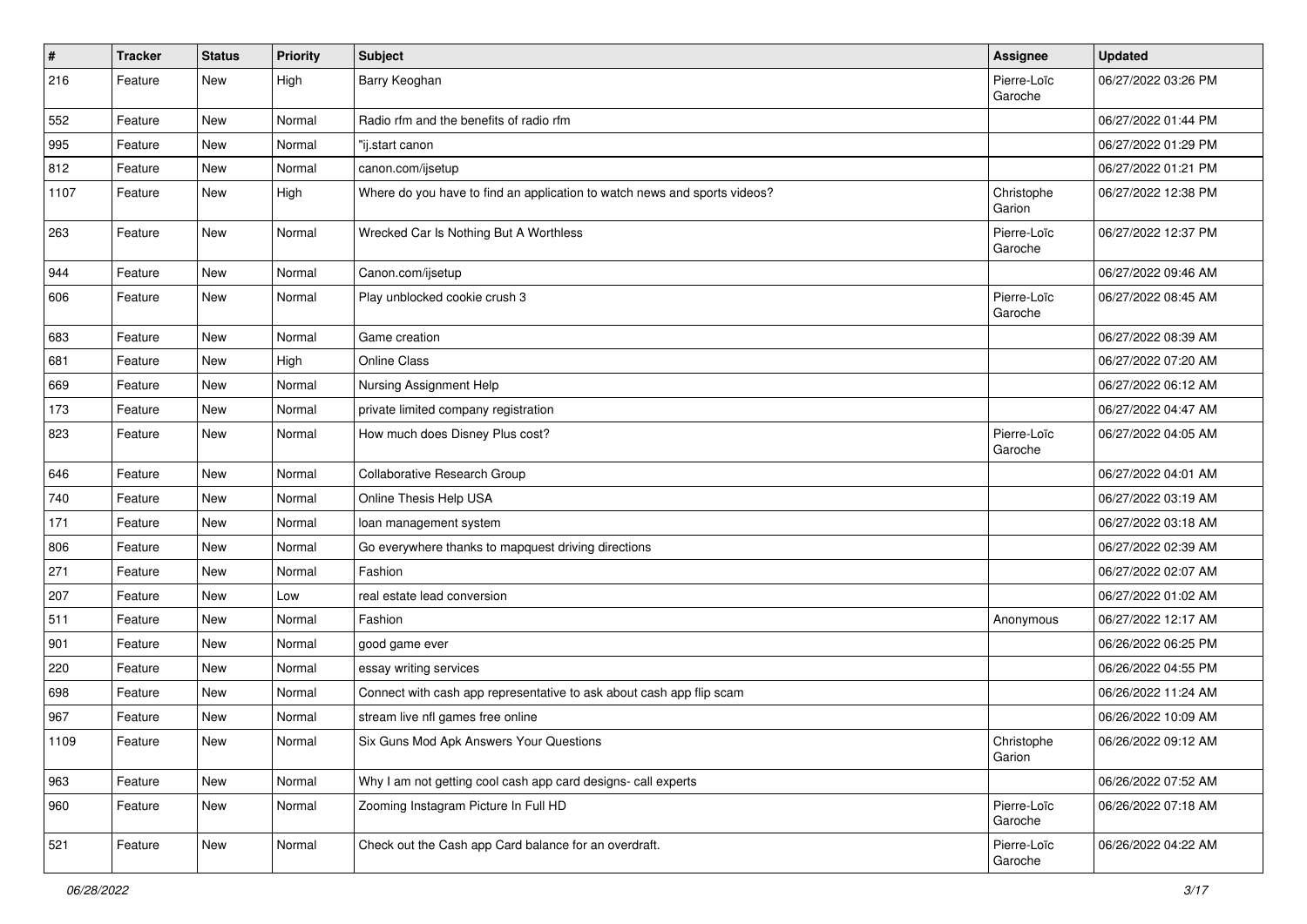| $\vert$ # | Tracker | <b>Status</b> | Priority | <b>Subject</b>                                                            | <b>Assignee</b>        | <b>Updated</b>      |
|-----------|---------|---------------|----------|---------------------------------------------------------------------------|------------------------|---------------------|
| 476       | Feature | New           | High     | <b>American Airlines Reservations</b>                                     |                        | 06/26/2022 04:14 AM |
| 994       | Feature | <b>New</b>    | Normal   | Cricut.com/setup                                                          |                        | 06/26/2022 02:00 AM |
| 931       | Feature | New           | High     | Situs Judi Slot Online apel888                                            | Pierre-Loïc<br>Garoche | 06/26/2022 01:07 AM |
| 968       | Feature | New           | Normal   | watch nfl online free live streaming                                      |                        | 06/25/2022 11:52 PM |
| 543       | Feature | New           | Normal   | Get tech assistance with customer support on ATT Yahoo email login issue. |                        | 06/24/2022 05:08 PM |
| 725       | Feature | New           | Normal   | What are memo writing services design                                     |                        | 06/24/2022 06:24 AM |
| 172       | Feature | New           | Normal   | pgdm colleges in bangalore                                                |                        | 06/23/2022 10:47 PM |
| 1095      | Feature | New           | High     | Want to Know the Best CV Makers in Dubai?                                 |                        | 06/20/2022 06:29 AM |
| 1081      | Feature | New           | Normal   | drift boss- the best driftitng game                                       |                        | 06/15/2022 05:56 AM |
| 1085      | Feature | New           | Normal   | dcvghdcc asgdvgd dveduqwv ajdhvwd                                         |                        | 06/09/2022 03:46 PM |
| 1070      | Feature | New           | Normal   | <b>Tableau Consulting Expertise</b>                                       |                        | 06/09/2022 11:50 AM |
| 1075      | Feature | New           | Low      | Enjoy Free Services Of Toomics Mod APK For Android                        |                        | 06/03/2022 10:00 AM |
| 1066      | Feature | New           | High     | Using the default Routerlogin.net web address for setup                   |                        | 05/31/2022 12:16 PM |
| 894       | Feature | New           | Normal   | Need phd dissertation help in UK                                          |                        | 05/30/2022 12:29 PM |
| 1056      | Feature | New           | Normal   | <b>Online Class Issues</b>                                                |                        | 05/28/2022 12:44 AM |
| 1049      | Feature | New           | Normal   | IT Software Company In Delhi                                              |                        | 05/27/2022 05:24 AM |
| 1050      | Feature | New           | Normal   | Best Smart Phone Repair in Delhi                                          |                        | 05/25/2022 10:33 AM |
| 1037      | Feature | New           | Normal   | 1p lsd                                                                    | Christophe<br>Garion   | 05/19/2022 05:25 AM |
| 902       | Feature | <b>New</b>    | Normal   | salo717                                                                   |                        | 05/18/2022 10:35 AM |
| 212       | Feature | New           | Normal   | How good is the market for gaming mobile apps at the moment?              |                        | 05/17/2022 11:09 AM |
| 1017      | Feature | New           | Normal   | fleeing the complex                                                       | Hamza<br>Bourbouh      | 05/13/2022 06:33 AM |
| 229       | Feature | New           | Normal   | How To Delete Cash App Account? - Check Out the Steps In Detail           |                        | 05/01/2022 09:06 PM |
| 904       | Feature | New           | Normal   | Laora seeck                                                               |                        | 04/20/2022 11:54 AM |
| 927       | Feature | New           | Normal   | What Is The Right Way To Troubleshoot Cash App Transfer Failed Problems?  |                        | 04/12/2022 05:54 AM |
| 903       | Feature | New           | Normal   | Good game                                                                 |                        | 04/11/2022 08:39 AM |
| 919       | Feature | New           | Normal   | How can I check my Cash App card balance by dialing a number?             |                        | 04/10/2022 09:07 AM |
| 900       | Feature | New           | Normal   | good game ever                                                            |                        | 04/02/2022 11:59 AM |
| 899       | Feature | New           | Normal   | Application of Optical Fiber Gyroscope                                    | Christophe<br>Garion   | 04/02/2022 11:23 AM |
| 896       | Feature | New           | Normal   | Application of North Finder in Mining Industry                            | Xavier Thirioux        | 04/01/2022 09:49 AM |
| 879       | Feature | New           | Normal   | Best Garage Door Repair in Massachusetts                                  |                        | 04/01/2022 09:16 AM |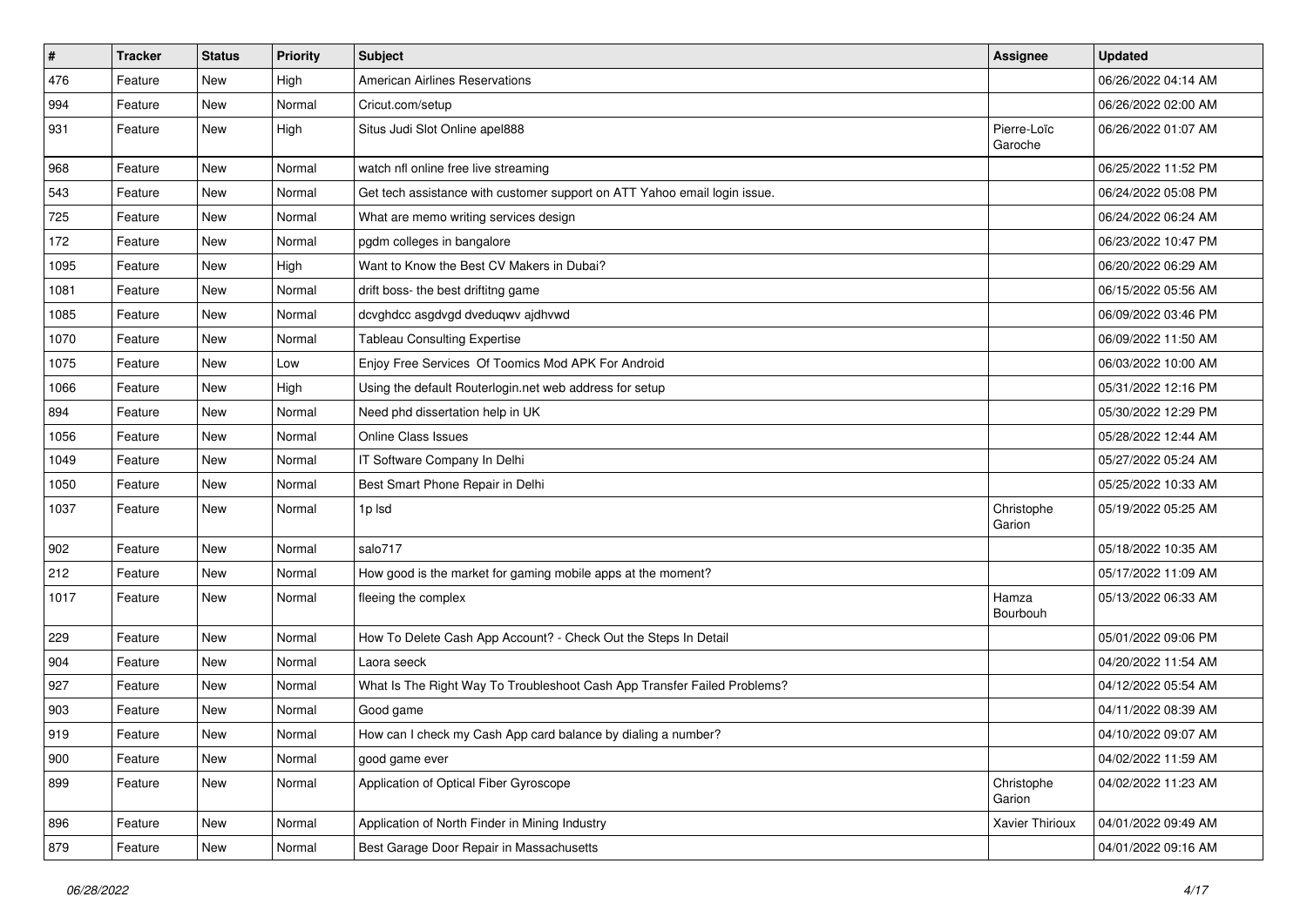| #   | Tracker    | <b>Status</b> | <b>Priority</b> | <b>Subject</b>                                                                         | Assignee               | <b>Updated</b>      |
|-----|------------|---------------|-----------------|----------------------------------------------------------------------------------------|------------------------|---------------------|
| 861 | Feature    | New           | Low             | <b>Understanding Situational Depression</b>                                            | Pierre-Loïc<br>Garoche | 04/01/2022 09:12 AM |
| 877 | Feature    | New           | Normal          | <b>Exness Broker Review</b>                                                            |                        | 04/01/2022 09:12 AM |
| 866 | Feature    | New           | Normal          | Northern Ireland Dissertation Writing Service                                          | Pierre-Loïc<br>Garoche | 04/01/2022 09:12 AM |
| 868 | Feature    | New           | Normal          | What Is the Role of a Graphic Designer?                                                | Pierre-Loïc<br>Garoche | 04/01/2022 09:12 AM |
| 847 | Feature    | New           | Normal          | Canon.com/ijsetup                                                                      |                        | 04/01/2022 09:08 AM |
| 845 | Feature    | New           | Normal          | canon.com/ijsetup                                                                      |                        | 04/01/2022 08:58 AM |
| 846 | Feature    | <b>New</b>    | Normal          | ij.start canon                                                                         |                        | 04/01/2022 08:58 AM |
| 848 | Feature    | New           | Normal          | <b>Online Classes Assistance</b>                                                       |                        | 04/01/2022 08:57 AM |
| 177 | Feature    | New           | Normal          | HD lace silky straight human hair wig                                                  |                        | 04/01/2022 08:41 AM |
| 204 | Feature    | New           | Normal          | New Car Tyres                                                                          |                        | 04/01/2022 08:40 AM |
| 276 | Feature    | New           | Normal          | Nike Dunks Replica                                                                     |                        | 04/01/2022 08:19 AM |
| 277 | Feature    | New           | Normal          | Nike Dunks Replica                                                                     |                        | 04/01/2022 08:19 AM |
| 241 | Feature    | New           | Normal          | How to get a complete solution of Big Ideas Math Answers?                              |                        | 04/01/2022 08:15 AM |
| 254 | Feature    | New           | Normal          | best ayurvedic treatment for psoriasis                                                 |                        | 04/01/2022 08:13 AM |
| 127 | Feature    | New           | Normal          | replica af1                                                                            |                        | 04/01/2022 07:55 AM |
| 258 | <b>Bug</b> | New           | Normal          | Fake Nike Dunk High AMBUSH Deep Royal                                                  |                        | 06/28/2022 06:01 PM |
| 651 | Bug        | New           | Normal          | Salmon Health Benefits                                                                 |                        | 06/28/2022 05:49 PM |
| 501 | <b>Bug</b> | New           | Normal          | How Do I Annihilate Cash App Transfer Failed Problems Effectively                      | Pierre-Loïc<br>Garoche | 06/28/2022 05:48 PM |
| 684 | Bug        | New           | Normal          | Difference between paper map and online map                                            |                        | 06/28/2022 05:41 PM |
| 482 | <b>Bug</b> | New           | Normal          | <b>Text Window</b>                                                                     |                        | 06/28/2022 05:39 PM |
| 780 | <b>Bug</b> | New           | Normal          | Best Whatsapp Modified APKs                                                            | Pierre-Loïc<br>Garoche | 06/28/2022 05:38 PM |
| 169 | <b>Bug</b> | New           | Normal          | CV Maker - UAE CV Writing Agency                                                       |                        | 06/28/2022 05:38 PM |
| 486 | <b>Bug</b> | New           | Low             | HP Wireless Printer Setup                                                              | Anonymous              | 06/28/2022 05:35 PM |
| 136 | Bug        | New           | Normal          | snappow                                                                                |                        | 06/28/2022 05:34 PM |
| 503 | Bug        | New           | Normal          | Youtube Premium Apk free download for Android                                          |                        | 06/28/2022 05:29 PM |
| 599 | <b>Bug</b> | New           | Normal          | Do you know how to delete cash app account from your computer?                         |                        | 06/28/2022 05:16 PM |
| 724 | Bug        | New           | Normal          | Dial Chime Customer support number for a quick response                                |                        | 06/28/2022 05:15 PM |
| 534 | Bug        | New           | Normal          | Know how to initiate cash app refund by contacting the technical team                  | Pierre-Loïc<br>Garoche | 06/28/2022 05:14 PM |
| 75  | <b>Bug</b> | New           | Normal          | exception File "checks/algebraicLoop.ml", line 368, characters 16-22: Assertion failed |                        | 06/28/2022 05:14 PM |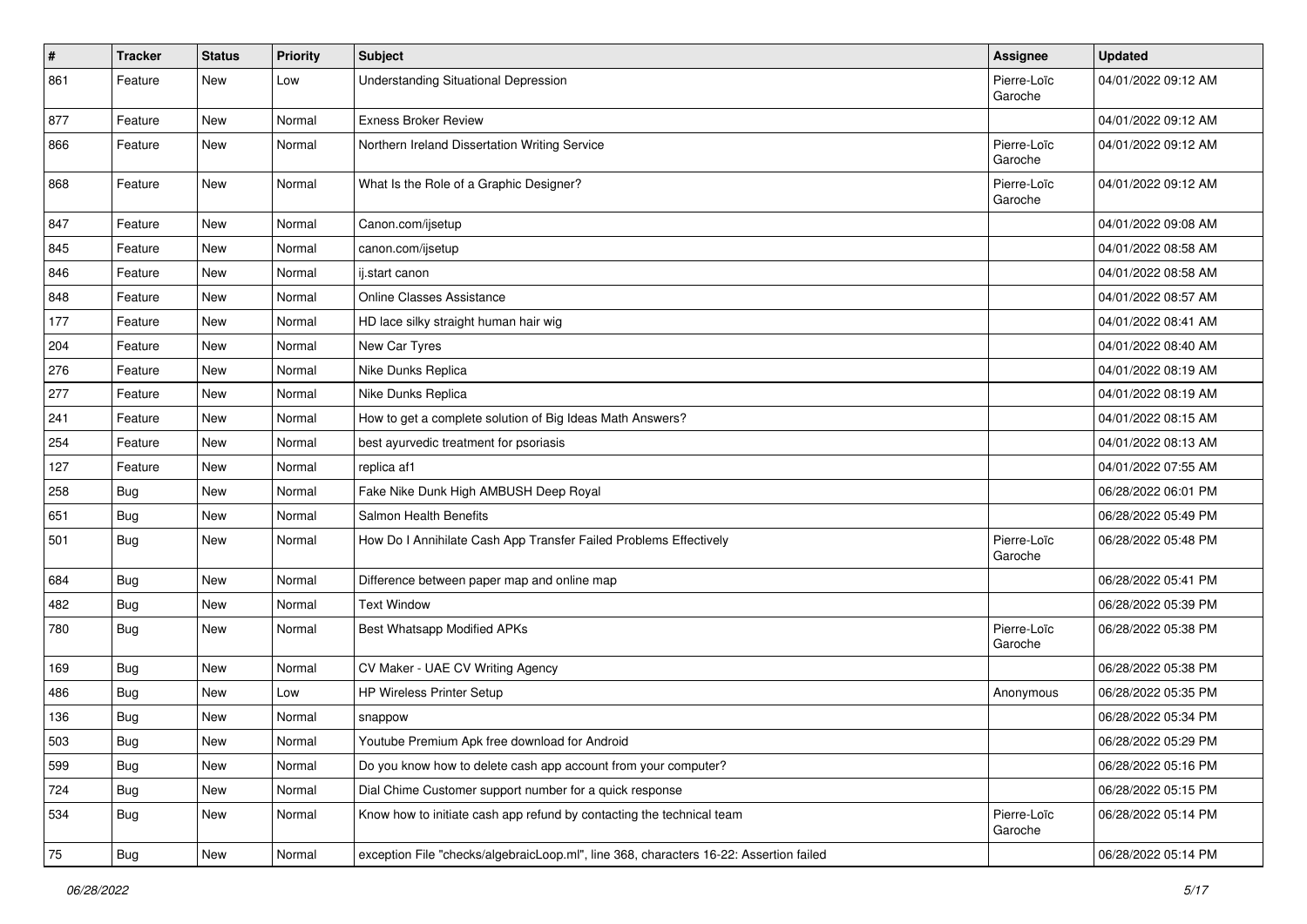| $\vert$ # | <b>Tracker</b> | <b>Status</b> | <b>Priority</b> | Subject                                                                                                                                      | Assignee               | <b>Updated</b>      |
|-----------|----------------|---------------|-----------------|----------------------------------------------------------------------------------------------------------------------------------------------|------------------------|---------------------|
| 525       | Bug            | New           | Normal          | If you don't have a QR code: How to activate cash app card in app                                                                            |                        | 06/28/2022 05:12 PM |
| 549       | Bug            | <b>New</b>    | Normal          | Radio Luisteren                                                                                                                              |                        | 06/28/2022 05:11 PM |
| 696       | Bug            | New           | Normal          | How to Install the TuMangaOnline App                                                                                                         |                        | 06/28/2022 05:03 PM |
| 694       | Bug            | <b>New</b>    | Normal          | How to Get Guidance On How To Cash App Withdrawal Limit?                                                                                     | Christophe<br>Garion   | 06/28/2022 04:59 PM |
| 508       | Bug            | <b>New</b>    | Normal          | hire a professional dissertation help                                                                                                        |                        | 06/28/2022 04:58 PM |
| 643       | Bug            | <b>New</b>    | Normal          | Oreo TV Apk Download                                                                                                                         |                        | 06/28/2022 04:57 PM |
| 164       | Bug            | New           | Normal          | dfgbd                                                                                                                                        |                        | 06/28/2022 04:56 PM |
| 244       | Bug            | <b>New</b>    | Normal          | Quels sont les avantages des stations de radio en ligne.                                                                                     |                        | 06/28/2022 04:53 PM |
| 159       | Bug            | <b>New</b>    | Normal          | xfguih njgkh                                                                                                                                 |                        | 06/28/2022 04:45 PM |
| 380       | Bug            | New           | Normal          | Moving Services in McLean VA                                                                                                                 |                        | 06/28/2022 04:45 PM |
| 726       | Bug            | <b>New</b>    | Normal          | Mobile Application Development Services                                                                                                      |                        | 06/28/2022 04:44 PM |
| 697       | Bug            | <b>New</b>    | Normal          | How to Descargar Pura TV For Android                                                                                                         |                        | 06/28/2022 04:43 PM |
| 489       | Bug            | New           | Normal          | Get cash app refund instantly if sent to the wrong person                                                                                    |                        | 06/28/2022 04:37 PM |
| 292       | Bug            | <b>New</b>    | Normal          | Venmo to Cash App Transfer Of Money- Explore Here                                                                                            |                        | 06/28/2022 04:32 PM |
| 789       | Bug            | New           | Normal          | Full version                                                                                                                                 |                        | 06/28/2022 04:32 PM |
| 336       | Bug            | <b>New</b>    | Normal          | Tile & Grout Cleaning Services in Norfolk VA                                                                                                 |                        | 06/28/2022 04:21 PM |
| 664       | Bug            | <b>New</b>    | Normal          | Tea TV Apk Download - The Best Way to Watch Movies Offline                                                                                   |                        | 06/28/2022 04:09 PM |
| 190       | Bug            | <b>New</b>    | Normal          | All About Cash App Transfer Fail Problems                                                                                                    |                        | 06/28/2022 04:09 PM |
| 639       | Bug            | <b>New</b>    | Normal          | thong tin chinh xac                                                                                                                          |                        | 06/28/2022 04:07 PM |
| 1115      | Bug            | New           | Normal          | How to access your saved favorite Tiktok                                                                                                     |                        | 06/28/2022 03:59 PM |
| 496       | Bug            | <b>New</b>    | Normal          | What is Live NetTV?                                                                                                                          |                        | 06/28/2022 03:58 PM |
| 74        | <b>Bug</b>     | <b>New</b>    | Normal          | const is not supported inside contract                                                                                                       | Pierre-Loïc<br>Garoche | 06/28/2022 03:54 PM |
| 571       | Bug            | <b>New</b>    | Normal          | How may the Cash app dispute your trade?                                                                                                     | Pierre-Loïc<br>Garoche | 06/28/2022 03:52 PM |
| 139       | Bug            | <b>New</b>    | Normal          | relseo                                                                                                                                       |                        | 06/28/2022 03:43 PM |
| 76        | Bug            | <b>New</b>    | Normal          | Import error: Load error: imported node real_to_int declared in a regular Lustre file. File "include/conv.lusi", line 1,<br>characters 0-64: |                        | 06/28/2022 03:37 PM |
| 769       | <b>Bug</b>     | New           | Normal          | check my cash app                                                                                                                            |                        | 06/28/2022 03:29 PM |
| 251       | Bug            | New           | Normal          | All About Cash App Transfer Fail Problems                                                                                                    | Pierre-Loïc<br>Garoche | 06/28/2022 03:28 PM |
| 816       | Bug            | New           | Normal          | Play Scribble io fun with everyone                                                                                                           |                        | 06/28/2022 03:20 PM |
| 674       | <b>Bug</b>     | New           | Normal          | The best game in 2021                                                                                                                        | Pierre-Loïc<br>Garoche | 06/28/2022 03:17 PM |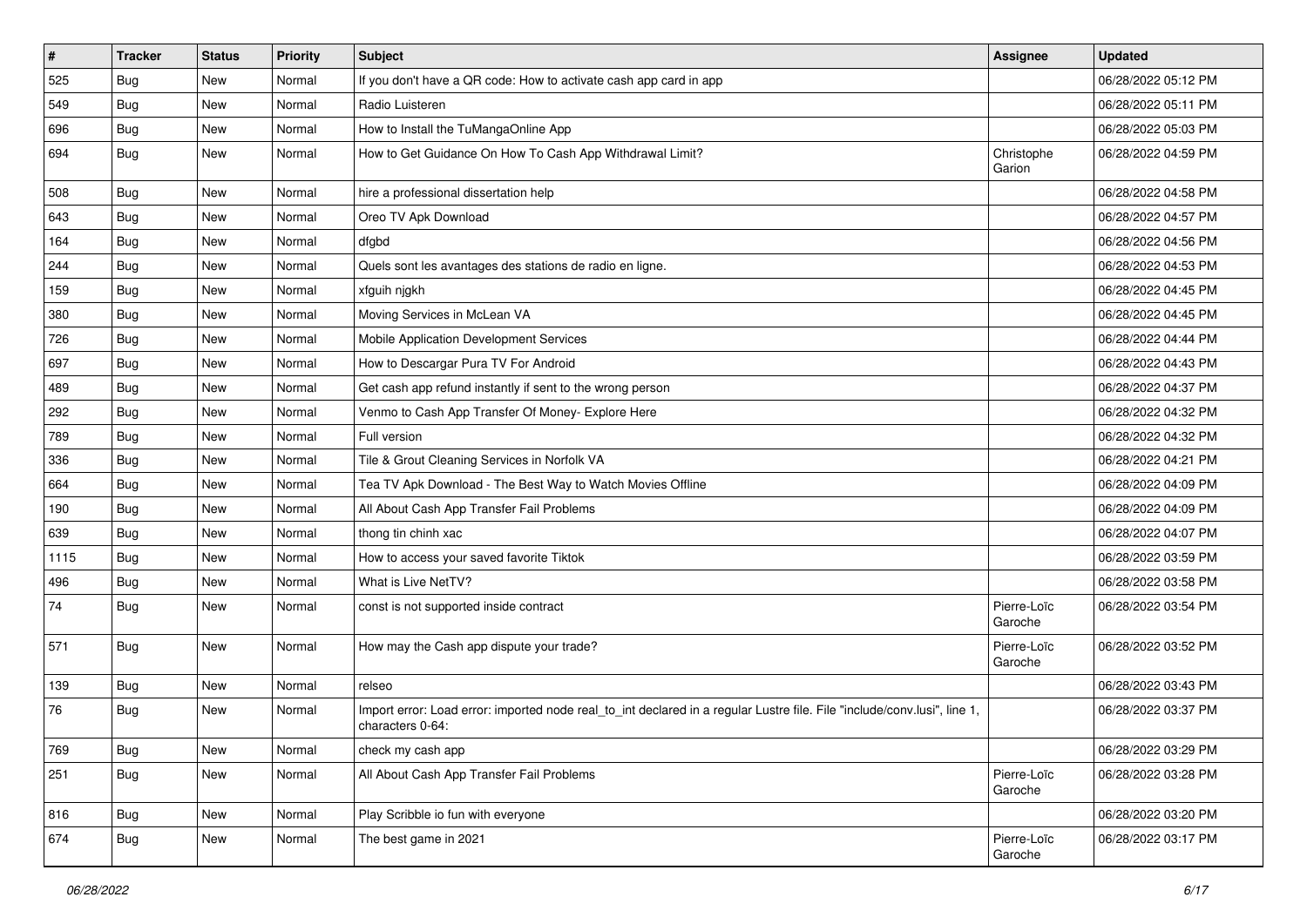| $\vert$ # | <b>Tracker</b> | <b>Status</b> | <b>Priority</b> | <b>Subject</b>                                                            | <b>Assignee</b>        | <b>Updated</b>      |
|-----------|----------------|---------------|-----------------|---------------------------------------------------------------------------|------------------------|---------------------|
| 533       | <b>Bug</b>     | New           | Normal          | How to complete the homework assignments in economics in the easiest way? |                        | 06/28/2022 03:14 PM |
| 570       | Bug            | New           | Normal          | What is Sutton bank cash app customer service phone number?               | Pierre-Loïc<br>Garoche | 06/28/2022 03:09 PM |
| 536       | <b>Bug</b>     | New           | Normal          | How to check the balance on the cash app card                             | Hamza<br>Bourbouh      | 06/28/2022 02:59 PM |
| 312       | Bug            | New           | Normal          | Stain Protection Services in Virginia Beach VA                            |                        | 06/28/2022 02:57 PM |
| 157       | <b>Bug</b>     | New           | Normal          | Forget cash app pin                                                       |                        | 06/28/2022 02:57 PM |
| 980       | <b>Bug</b>     | <b>New</b>    | Normal          | Free Gas Cards for the Unemployed                                         |                        | 06/28/2022 02:54 PM |
| 532       | <b>Bug</b>     | New           | Normal          | My Assignment Help                                                        |                        | 06/28/2022 02:53 PM |
| 183       | <b>Bug</b>     | New           | Normal          | Nursing Assignment Help Online                                            |                        | 06/28/2022 02:49 PM |
| 645       | Bug            | New           | Normal          | thong tin chinh xac nhat hom nay                                          |                        | 06/28/2022 02:48 PM |
| 197       | <b>Bug</b>     | New           | Normal          | SBL JABORANDI PLUS HAIR OIL - COMPLETE SCALP CARE (100ML)                 |                        | 06/28/2022 02:47 PM |
| 553       | Bug            | <b>New</b>    | Normal          | Cinema HD APK - Free Movie Enjoyment App on Android                       |                        | 06/28/2022 02:34 PM |
| 1077      | <b>Bug</b>     | New           | Normal          | Les excellentes façons d'utiliser ces images                              |                        | 06/28/2022 02:33 PM |
| 194       | Bug            | New           | Normal          | lace closure wigs                                                         |                        | 06/28/2022 02:29 PM |
| 530       | Bug            | New           | Normal          | Cheap Assignment Writing Service UK                                       | Anonymous              | 06/28/2022 02:26 PM |
| 248       | <b>Bug</b>     | New           | Normal          | Mobile ringtones and attractiveness ringtones                             |                        | 06/28/2022 02:18 PM |
| 759       | <b>Bug</b>     | New           | Normal          | Canon IJ Network Tool                                                     | Pierre-Loïc<br>Garoche | 06/28/2022 01:57 PM |
| 776       | <b>Bug</b>     | New           | Normal          | Wibargain                                                                 |                        | 06/28/2022 01:57 PM |
| 181       | Bug            | <b>New</b>    | Normal          | <b>Healthcare Custom Writing Services</b>                                 |                        | 06/28/2022 01:52 PM |
| 576       | <b>Bug</b>     | New           | Normal          | So laden Sie ein Instagram-Bild herunter                                  |                        | 06/28/2022 01:51 PM |
| 505       | <b>Bug</b>     | New           | Normal          | www.trendmicro.com/activate                                               |                        | 06/28/2022 01:33 PM |
| 969       | <b>Bug</b>     | New           | Normal          | Watch NCAA Football Live Match Free                                       |                        | 06/28/2022 01:31 PM |
| 280       | <b>Bug</b>     | New           | Normal          | Pacific Web Design                                                        |                        | 06/28/2022 01:25 PM |
| 265       | Bug            | <b>New</b>    | Normal          | 3 Faq's On Downloading To Your Apple Ipod                                 |                        | 06/28/2022 01:21 PM |
| 315       | <b>Bug</b>     | New           | Normal          | Dissertation help UK                                                      |                        | 06/28/2022 01:20 PM |
| 729       | <b>Bug</b>     | New           | Normal          | Canon IJ Network Tool                                                     |                        | 06/28/2022 01:10 PM |
| 460       | Bug            | New           | Normal          | Floor Cleaning Medford MA                                                 |                        | 06/28/2022 01:07 PM |
| 218       | Bug            | New           | Normal          | Popular Educational trends                                                |                        | 06/28/2022 01:05 PM |
| 487       | Bug            | New           | Normal          | Cheap Fake Dunks                                                          |                        | 06/28/2022 01:05 PM |
| 815       | Bug            | New           | Normal          | how do i call cash app customer service                                   | Xavier Thirioux        | 06/28/2022 01:04 PM |
| 201       | Bug            | New           | Normal          | closure wig                                                               |                        | 06/28/2022 12:58 PM |
| 574       | Bug            | New           | Normal          | How to fix the Epson printer offline issue due to a wired connection?     |                        | 06/28/2022 12:52 PM |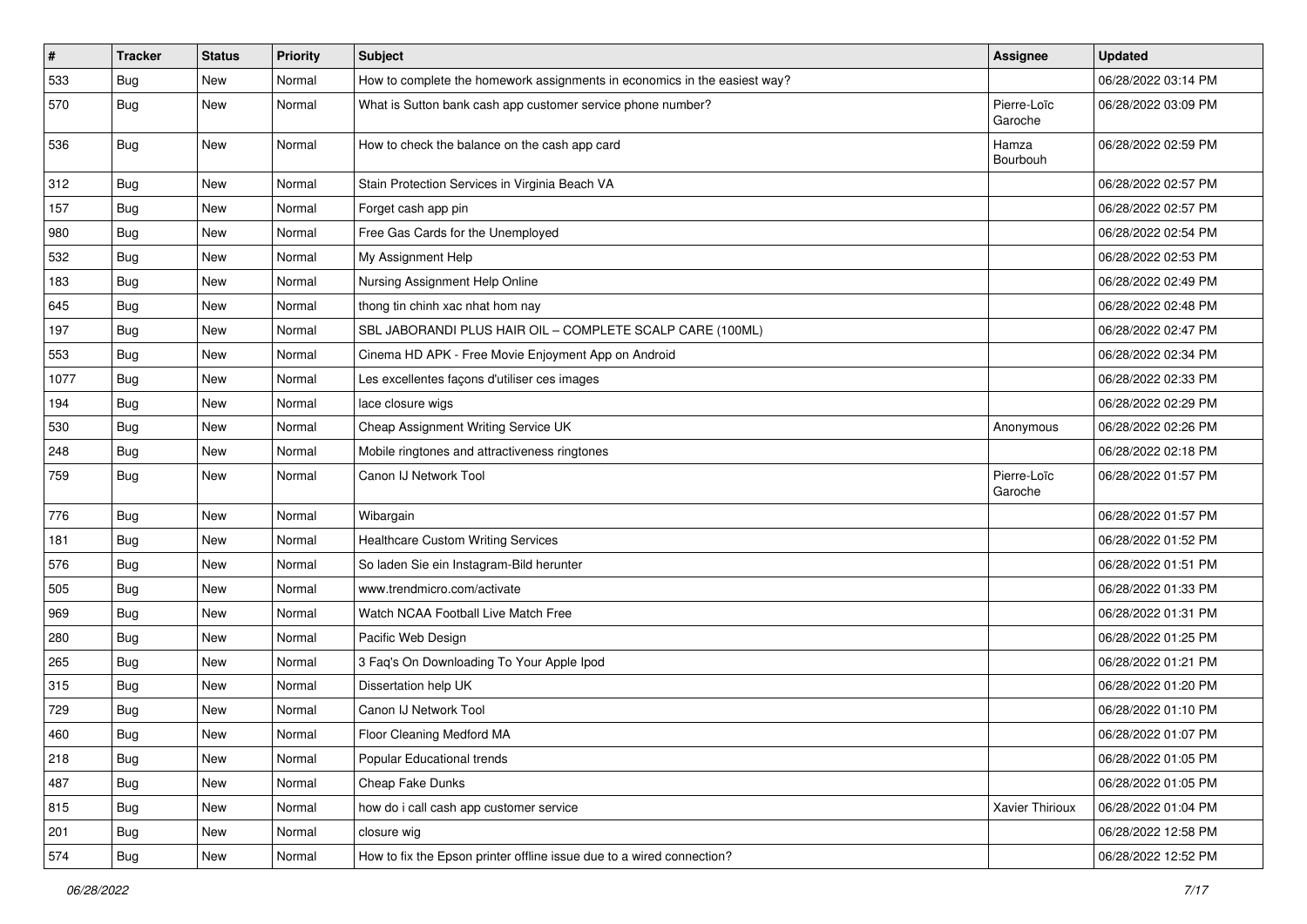| $\vert$ # | <b>Tracker</b> | <b>Status</b> | <b>Priority</b> | <b>Subject</b>                                                                                          | Assignee          | <b>Updated</b>      |
|-----------|----------------|---------------|-----------------|---------------------------------------------------------------------------------------------------------|-------------------|---------------------|
| 134       | <b>Bug</b>     | New           | Normal          | wisegolfers                                                                                             |                   | 06/28/2022 12:44 PM |
| 267       | Bug            | <b>New</b>    | Normal          | How To Use Internet Radio Services To Listen To Your Favorite Songs                                     |                   | 06/28/2022 12:42 PM |
| 784       | Bug            | New           | Normal          | How To Add Money On Cash App Card And Check The Funds?                                                  |                   | 06/28/2022 12:36 PM |
| 524       | Bug            | <b>New</b>    | Normal          | How Does Google Account Recovery Work If Your Account Is Hacked?                                        |                   | 06/28/2022 12:36 PM |
| 670       | Bug            | <b>New</b>    | Normal          | JTWhatsApp Apk - The New and Improved WhatsApp                                                          |                   | 06/28/2022 12:32 PM |
| 773       | Bug            | <b>New</b>    | Normal          | Spades - Play online free                                                                               |                   | 06/28/2022 12:26 PM |
| 471       | Bug            | New           | Normal          | Residential Floor Cleaning Westchester MA                                                               |                   | 06/28/2022 12:23 PM |
| 205       | <b>Bug</b>     | <b>New</b>    | Low             | Mens Designer Glasses                                                                                   |                   | 06/28/2022 12:20 PM |
| 828       | Bug            | <b>New</b>    | Normal          | Nursery management                                                                                      |                   | 06/28/2022 12:10 PM |
| 206       | Bug            | <b>New</b>    | Low             | <b>Cheap Electric Bikes</b>                                                                             |                   | 06/28/2022 12:08 PM |
| 743       | Bug            | New           | Normal          | They promote 'pixel art' contests and a 'game jam' related to the work and figure of Carlos Casares     |                   | 06/28/2022 12:04 PM |
| 690       | Bug            | <b>New</b>    | Normal          | campervan hire                                                                                          |                   | 06/28/2022 11:55 AM |
| 781       | Bug            | <b>New</b>    | Normal          | Free Whatsapp Group to Join                                                                             |                   | 06/28/2022 11:48 AM |
| 464       | <b>Bug</b>     | New           | Normal          | Upholstery Cleaning Westchester MA                                                                      |                   | 06/28/2022 11:39 AM |
| 529       | Bug            | <b>New</b>    | Normal          | Thop TV APK - Free Download for Android                                                                 |                   | 06/28/2022 11:37 AM |
| 785       | Bug            | New           | Normal          | How To Get Money Off Cash App Without Card Or With A Card?                                              |                   | 06/28/2022 11:35 AM |
| 1116      | Bug            | <b>New</b>    | Normal          | ipTV smarts pro                                                                                         |                   | 06/28/2022 11:34 AM |
| 321       | Bug            | <b>New</b>    | Normal          | Tile & Grout Cleaning Services in Virginia Beach VA                                                     |                   | 06/28/2022 11:31 AM |
| 627       | Bug            | New           | Normal          | <b>HELO</b>                                                                                             |                   | 06/28/2022 11:28 AM |
| 981       | Bug            | New           | Normal          | VidMate Mod APK                                                                                         |                   | 06/28/2022 11:24 AM |
| 976       | Bug            | <b>New</b>    | Normal          | How to delete the cash app account history right now?                                                   | Hamza<br>Bourbouh | 06/28/2022 11:22 AM |
| 1114      | Bug            | <b>New</b>    | Normal          | To control the car, all you must do is click to go left or right and release the button to go straight. |                   | 06/28/2022 11:16 AM |
| 531       | Bug            | New           | Normal          | Cheap Assignment Writing Service UK                                                                     | Anonymous         | 06/28/2022 11:11 AM |
| 129       | <b>Bug</b>     | <b>New</b>    | Normal          | xcvgbgh                                                                                                 |                   | 06/28/2022 11:10 AM |
| 514       | Bug            | <b>New</b>    | Normal          | Trans-Caribbean                                                                                         |                   | 06/28/2022 11:08 AM |
| 820       | Bug            | New           | Normal          | Metal Slug Apk para Android                                                                             |                   | 06/28/2022 11:01 AM |
| 541       | <b>Bug</b>     | New           | Normal          | How to fix the cash app payment failed errors?                                                          |                   | 06/28/2022 10:57 AM |
| 506       | Bug            | New           | Normal          | www.trendmicro.com/activate                                                                             |                   | 06/28/2022 10:56 AM |
| 182       | Bug            | New           | Normal          | <b>Healthcare Custom Writing Services</b>                                                               |                   | 06/28/2022 10:53 AM |
| 520       | Bug            | New           | Normal          | What Is The Major Role Of Cash.app/Help and Support Page?                                               |                   | 06/28/2022 10:45 AM |
| 123       | <b>Bug</b>     | New           | Normal          | https://www.reddit.com/r/NRLgrandfinal2020/                                                             |                   | 06/28/2022 10:45 AM |
| 1129      | <b>Bug</b>     | New           | Normal          | how to enable direct deposit on cash app?                                                               |                   | 06/28/2022 10:44 AM |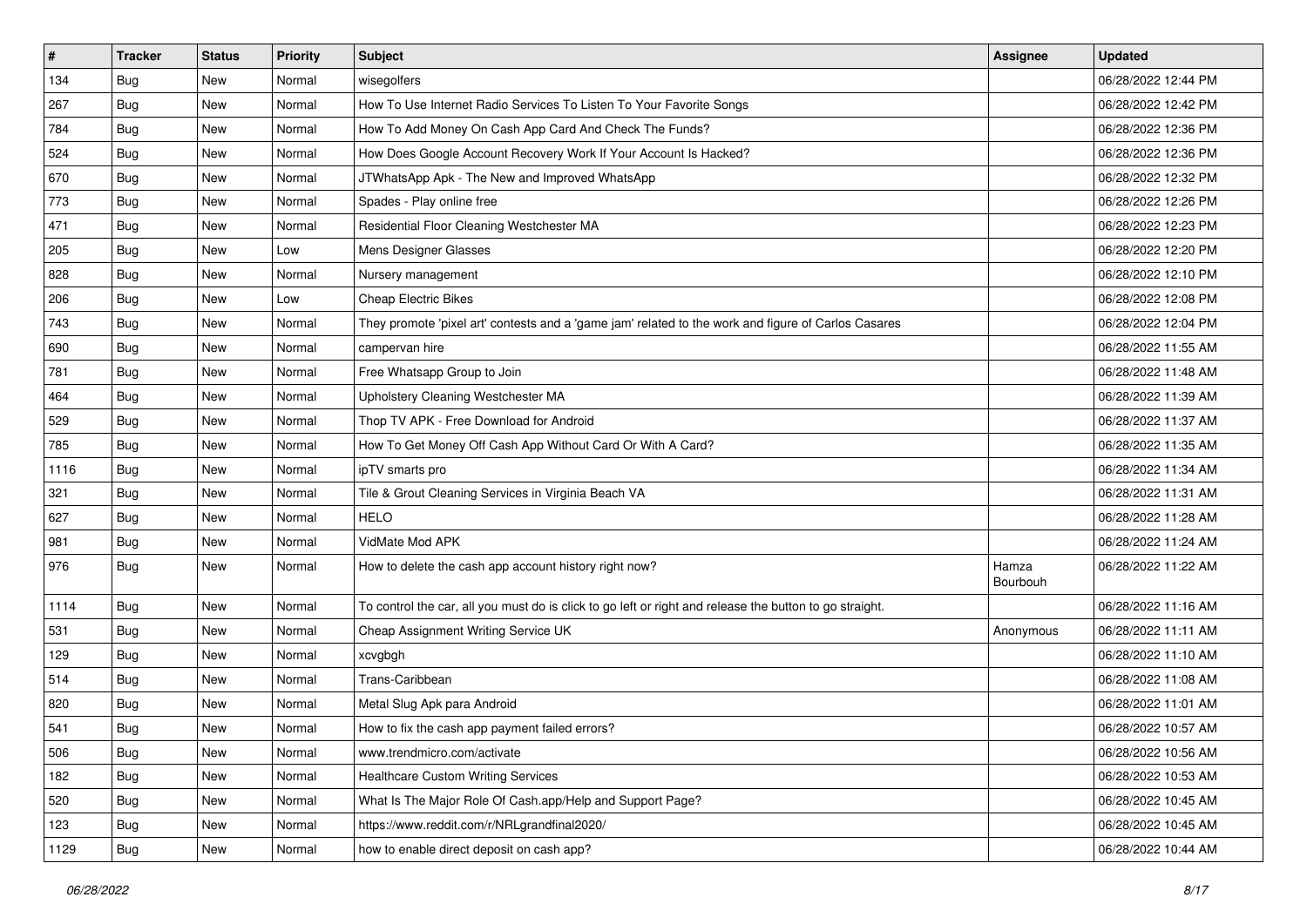| $\vert$ # | <b>Tracker</b> | <b>Status</b> | Priority | Subject                                                                                                                                                                                                                                                               | Assignee               | <b>Updated</b>      |
|-----------|----------------|---------------|----------|-----------------------------------------------------------------------------------------------------------------------------------------------------------------------------------------------------------------------------------------------------------------------|------------------------|---------------------|
| 711       | <b>Bug</b>     | New           | Normal   | Human Fall Flat Apk Download                                                                                                                                                                                                                                          |                        | 06/28/2022 10:44 AM |
| 239       | Bug            | New           | Normal   | Algunas características más de Choices MOD APK                                                                                                                                                                                                                        |                        | 06/28/2022 10:42 AM |
| 469       | Bug            | New           | Normal   | Germs Removal Westchester MA                                                                                                                                                                                                                                          |                        | 06/28/2022 10:40 AM |
| 1018      | Bug            | New           | Normal   | So erhalten Sie ein kostenloses Hörbuch                                                                                                                                                                                                                               |                        | 06/28/2022 10:39 AM |
| 282       | Bug            | New           | Normal   | Activate Cash App Card: Learn Simple Steps & Fix Errors                                                                                                                                                                                                               |                        | 06/28/2022 10:30 AM |
| 219       | Bug            | New           | Normal   | Free Ringtones for Cell Phones.                                                                                                                                                                                                                                       |                        | 06/28/2022 10:23 AM |
| 678       | Bug            | New           | Normal   | How to be a winner in buidnow gg                                                                                                                                                                                                                                      |                        | 06/28/2022 10:22 AM |
| 666       | Bug            | New           | Normal   | 470+ pages à colorier de Noël                                                                                                                                                                                                                                         |                        | 06/28/2022 10:02 AM |
| 809       | Bug            | New           | Normal   | Smash Karts - immerse yourself in the exciting race                                                                                                                                                                                                                   |                        | 06/28/2022 09:57 AM |
| 593       | <b>Bug</b>     | New           | Normal   | Eiffel Spark Ultimate C2 SN series is a fully synthetic range of advanced performance engine oils blended in high<br>performance fully synthetic (PAO - polyalphaolefin) basestocks fortified with advanced technology additive<br>system, specifically formulated to |                        | 06/28/2022 09:53 AM |
| 632       | Bug            | New           | Normal   | CheapestMedsShop   100% Safe Medicines Online in UK & AUS.                                                                                                                                                                                                            |                        | 06/28/2022 09:52 AM |
| 128       | <b>Bug</b>     | New           | Normal   | dfgbd                                                                                                                                                                                                                                                                 |                        | 06/28/2022 09:48 AM |
| 997       | Bug            | New           | Normal   | 123.hp.com/laserjet                                                                                                                                                                                                                                                   |                        | 06/28/2022 09:48 AM |
| 808       | Bug            | New           | Normal   | Sinnvolle Guten-Morgen-Grüße                                                                                                                                                                                                                                          |                        | 06/28/2022 09:47 AM |
| 565       | Bug            | New           | Normal   | How To Install RepelisPlus On Your Android Phone?                                                                                                                                                                                                                     |                        | 06/28/2022 09:46 AM |
| 275       | Bug            | New           | Normal   | Activate Cash App Card With Or Without QR - Step By Step Guide                                                                                                                                                                                                        | Pierre-Loïc<br>Garoche | 06/28/2022 09:33 AM |
| 246       | Bug            | New           | Normal   | The Beast App                                                                                                                                                                                                                                                         |                        | 06/28/2022 09:31 AM |
| 261       | Bug            | New           | Normal   | Ringtone Downloads - Easy Ways Come Up With Your Own Ringtones                                                                                                                                                                                                        |                        | 06/28/2022 09:31 AM |
| 234       | <b>Bug</b>     | New           | Normal   | My Personal Experience With the College Writing Services                                                                                                                                                                                                              |                        | 06/28/2022 09:28 AM |
| 817       | Bug            | New           | Normal   | Pacman 30th Anniversary                                                                                                                                                                                                                                               |                        | 06/28/2022 09:20 AM |
| 689       | Bug            | New           | Normal   | How to use twitch.tv/activate?                                                                                                                                                                                                                                        |                        | 06/28/2022 09:14 AM |
| 494       | <b>Bug</b>     | New           | Normal   | <b>Buy Discussion Post</b>                                                                                                                                                                                                                                            |                        | 06/28/2022 09:10 AM |
| 210       | Bug            | New           | Normal   | Issue with check symbol in Cash App? Dial assist number with calling Cash App customer service phone number.                                                                                                                                                          |                        | 06/28/2022 09:09 AM |
| 228       | <b>Bug</b>     | New           | Normal   | Why Does Cash App Transaction Failed? - Here Is the Answer                                                                                                                                                                                                            |                        | 06/28/2022 08:57 AM |
| 766       | <b>Bug</b>     | New           | Normal   | Pobreflix Mod APK Review                                                                                                                                                                                                                                              |                        | 06/28/2022 08:56 AM |
| 800       | <b>Bug</b>     | New           | Normal   | Who Is an ETL Engineer                                                                                                                                                                                                                                                |                        | 06/28/2022 08:48 AM |
| 168       | Bug            | New           | Normal   | UFC 256 Live Stream Online                                                                                                                                                                                                                                            |                        | 06/28/2022 08:44 AM |
| 513       | Bug            | New           | Normal   | Unlock cash app account using the easy steps:                                                                                                                                                                                                                         | Anonymous              | 06/28/2022 08:44 AM |
| 278       | Bug            | New           | Normal   | Cash App Help & Solutions - Here You Will Get Better Assistance                                                                                                                                                                                                       |                        | 06/28/2022 08:40 AM |
| 821       | Bug            | New           | Normal   | Nicoo - A Review of the Popular Battle Royale Game                                                                                                                                                                                                                    |                        | 06/28/2022 08:30 AM |
| 886       | <b>Bug</b>     | New           | Normal   | Is the Fox News Channel on Roku free?                                                                                                                                                                                                                                 |                        | 06/28/2022 08:29 AM |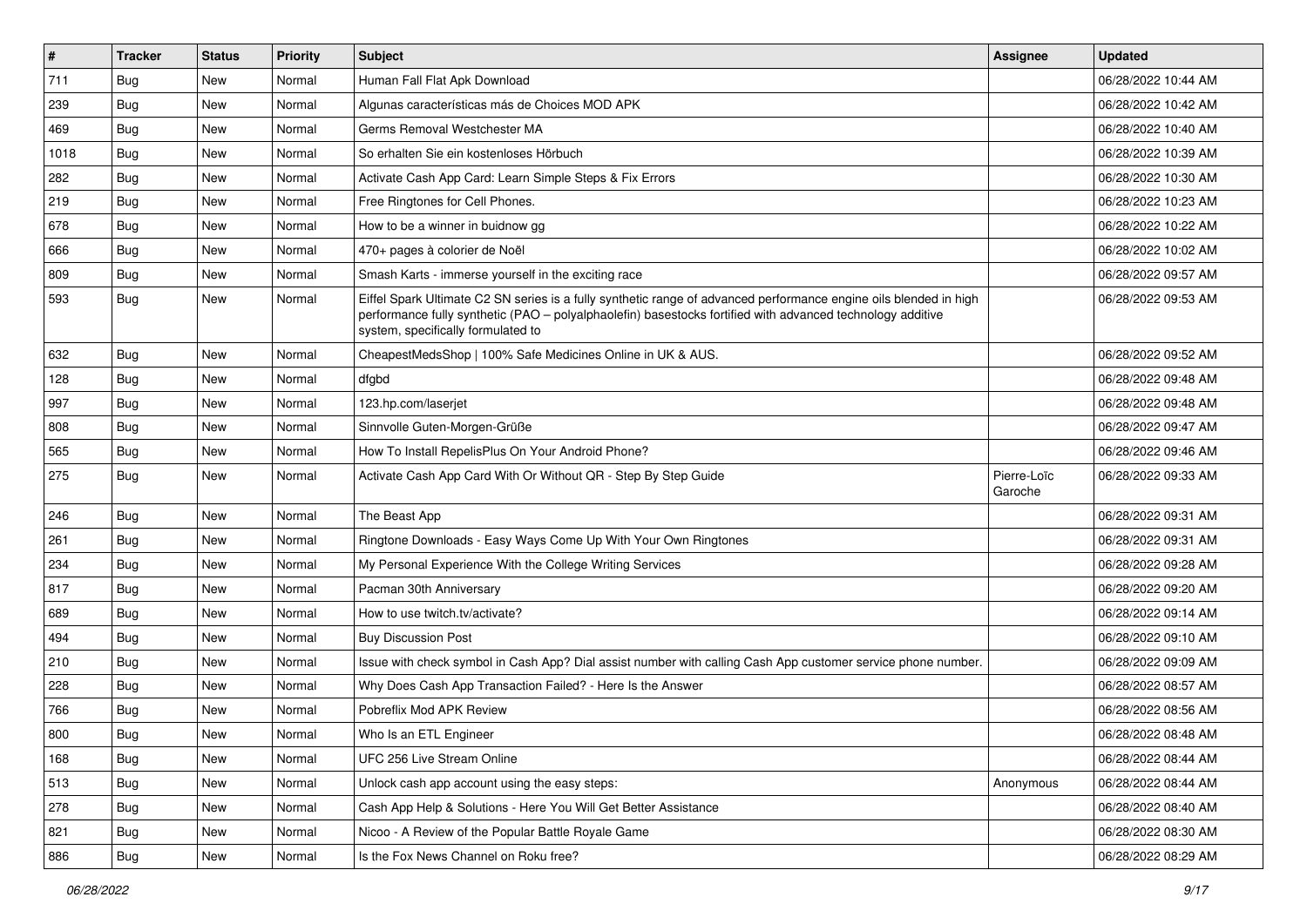| $\vert$ # | <b>Tracker</b> | <b>Status</b> | <b>Priority</b> | <b>Subject</b>                                                                       | Assignee               | <b>Updated</b>      |
|-----------|----------------|---------------|-----------------|--------------------------------------------------------------------------------------|------------------------|---------------------|
| 548       | <b>Bug</b>     | New           | Normal          | Web N Logo Design                                                                    |                        | 06/28/2022 08:24 AM |
| 284       | Bug            | <b>New</b>    | Normal          | All About Cash App Transfer Fail Problems                                            |                        | 06/28/2022 08:24 AM |
| 480       | Bug            | New           | Normal          | Nur Online Shop                                                                      |                        | 06/28/2022 08:13 AM |
| 701       | <b>Bug</b>     | New           | Normal          | Why Law Essay Helper UK is Necessary?                                                |                        | 06/28/2022 08:12 AM |
| 149       | <b>Bug</b>     | <b>New</b>    | Normal          | dftgy                                                                                |                        | 06/28/2022 08:08 AM |
| 500       | Bug            | New           | Normal          | Simply contact the technical team, to find the solution to cash app refund problems. | Pierre-Loïc<br>Garoche | 06/28/2022 08:00 AM |
| 247       | Bug            | <b>New</b>    | Normal          | best 4 Channel Amp                                                                   |                        | 06/28/2022 07:58 AM |
| 188       | Bug            | New           | Normal          | Why are university students buying assignments online?                               | Pierre-Loïc<br>Garoche | 06/28/2022 07:46 AM |
| 707       | Bug            | New           | Normal          | Why Accounting Assignments Are Beneficial For The Students?                          | Pierre-Loïc<br>Garoche | 06/28/2022 07:29 AM |
| 722       | <b>Bug</b>     | New           | Normal          | Vergrößern Sie Instagram-Fotos mit instazoom                                         | Christophe<br>Garion   | 06/28/2022 07:21 AM |
| 146       | Bug            | <b>New</b>    | Normal          | bayabais                                                                             |                        | 06/28/2022 07:18 AM |
| 589       | Bug            | <b>New</b>    | Normal          | How can I get the cash app phone number of customer support?                         |                        | 06/28/2022 07:11 AM |
| 245       | <b>Bug</b>     | New           | Normal          | Write My Essay For Me Cheap                                                          |                        | 06/28/2022 07:10 AM |
| 734       | <b>Bug</b>     | <b>New</b>    | Normal          | DR. STRANGE: Multiverse of Scheduling Madness!                                       |                        | 06/28/2022 07:07 AM |
| 497       | Bug            | New           | Normal          | Fake Nike Dunk Low Off-White Lot 50                                                  |                        | 06/28/2022 07:07 AM |
| 723       | Bug            | New           | High            | The best horror game in 2021                                                         | Christophe<br>Garion   | 06/28/2022 07:06 AM |
| 922       | Bug            | New           | Normal          | Why Is The Need For Assignment Writing Services?                                     |                        | 06/28/2022 06:59 AM |
| 705       | Bug            | New           | Normal          | wuxiaworld                                                                           |                        | 06/28/2022 06:56 AM |
| 345       | Bug            | <b>New</b>    | Normal          | Stain Protection Services in Chesapeake VA                                           |                        | 06/28/2022 06:52 AM |
| 475       | <b>Bug</b>     | New           | Normal          | Floor Cleaning Arlington MA                                                          |                        | 06/28/2022 06:51 AM |
| 563       | <b>Bug</b>     | <b>New</b>    | Normal          | Understanding the Difference Between Free and Paid Mod Apks                          |                        | 06/28/2022 06:51 AM |
| 621       | Bug            | New           | Normal          | Buy All Modafinil & Armodafinil Tablets @Buy Modafinil US                            |                        | 06/28/2022 06:49 AM |
| 347       | <b>Bug</b>     | New           | Normal          | Eco/Green Cleaning Services in Chesapeake VA                                         |                        | 06/28/2022 06:48 AM |
| 331       | <b>Bug</b>     | <b>New</b>    | Normal          | Water Extraction Services in Norfolk VA                                              |                        | 06/28/2022 06:48 AM |
| 143       | Bug            | New           | Normal          | Bob lace front wigs                                                                  |                        | 06/28/2022 06:44 AM |
| 519       | Bug            | New           | Normal          | Are you finding online UK Assignment writers?                                        |                        | 06/28/2022 06:36 AM |
| 623       | Bug            | New           | Normal          | Listen to online radio stations for mobile phones                                    |                        | 06/28/2022 06:33 AM |
| 640       | Bug            | New           | Normal          | play game with me                                                                    |                        | 06/28/2022 06:33 AM |
| 88        | Bug            | New           | Normal          | kind2 output: When for node arguments                                                | Pierre-Loïc<br>Garoche | 06/28/2022 06:24 AM |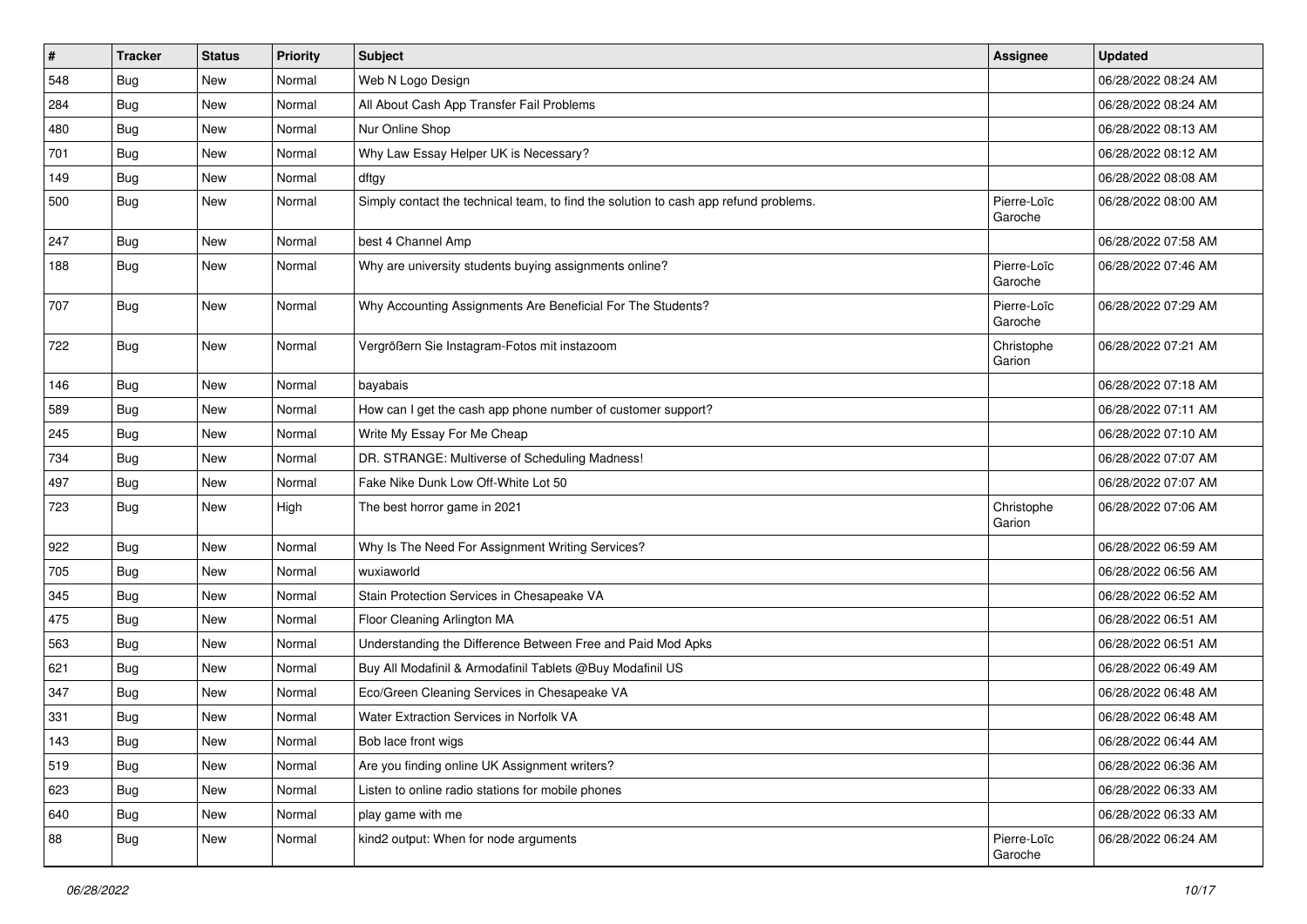| #   | <b>Tracker</b> | <b>Status</b> | <b>Priority</b> | Subject                                                                     | Assignee               | <b>Updated</b>      |
|-----|----------------|---------------|-----------------|-----------------------------------------------------------------------------|------------------------|---------------------|
| 537 | Bug            | New           | Normal          | Get tech assistance with customer support on ATT Yahoo email login issue.   |                        | 06/28/2022 06:20 AM |
| 289 | Bug            | <b>New</b>    | Normal          | Recover Yahoo Mail Forgotten Password - Explore Kanata Chinese              |                        | 06/28/2022 06:19 AM |
| 811 | Bug            | New           | Normal          | Canon IJ Network Tool                                                       |                        | 06/28/2022 06:12 AM |
| 629 | Bug            | <b>New</b>    | Normal          | How Can I Load Cash App Card at Walmart straight away?                      |                        | 06/28/2022 06:07 AM |
| 667 | Bug            | <b>New</b>    | Normal          | What Is a Ringtone?                                                         |                        | 06/28/2022 06:00 AM |
| 753 | Bug            | New           | Normal          | onlineessaygrader                                                           |                        | 06/28/2022 05:55 AM |
| 687 | Bug            | New           | Normal          | How to use twitch.tv/activate?                                              |                        | 06/28/2022 05:51 AM |
| 145 | Bug            | <b>New</b>    | Normal          | abdulbaissagar                                                              |                        | 06/28/2022 05:41 AM |
| 622 | Bug            | <b>New</b>    | Normal          | CheapestMedsShop   100% Safe Medicines Online in UK & AUS.                  |                        | 06/28/2022 05:22 AM |
| 523 | Bug            | <b>New</b>    | Normal          | What Is The Right Google Account Recovery Aid To Regain Account Access?     | Pierre-Loïc<br>Garoche | 06/28/2022 05:17 AM |
| 744 | Bug            | <b>New</b>    | Normal          | <b>Pixel Survive</b>                                                        |                        | 06/28/2022 05:13 AM |
| 555 | Bug            | <b>New</b>    | Normal          | web design development in hyderabad                                         |                        | 06/28/2022 05:01 AM |
| 702 | Bug            | <b>New</b>    | Normal          | Avail Chime Customer Service to know How To Get Chime Bank Statement        |                        | 06/28/2022 04:58 AM |
| 704 | Bug            | <b>New</b>    | Normal          | Reach support team of Chime Customer Service for instant help               |                        | 06/28/2022 04:57 AM |
| 822 | Bug            | New           | Normal          | Dowload Your Boyfriend Game                                                 |                        | 06/28/2022 04:56 AM |
| 231 | Bug            | <b>New</b>    | Normal          | Is the ringtone download difficult or not?                                  | Pierre-Loïc<br>Garoche | 06/28/2022 04:48 AM |
| 230 | Bug            | <b>New</b>    | Normal          | Add Money To Cash App Card - Auto Cash Apps                                 |                        | 06/28/2022 04:43 AM |
| 515 | Bug            | <b>New</b>    | Normal          | Fragment Nike Dunk High Tokyo Fake                                          |                        | 06/28/2022 04:43 AM |
| 120 | Bug            | <b>New</b>    | Normal          | ghfjtkx                                                                     | Pierre-Loïc<br>Garoche | 06/28/2022 04:35 AM |
| 620 | Bug            | <b>New</b>    | Normal          | Viagra Meds: Fastest & Quick Delivery On Your Doorstep - USA                |                        | 06/28/2022 04:33 AM |
| 965 | Bug            | <b>New</b>    | Normal          | Go with cash app customer service to know where I can load my cash app card |                        | 06/28/2022 04:30 AM |
| 604 | <b>Bug</b>     | <b>New</b>    | Normal          | Idle Game Online                                                            |                        | 06/28/2022 04:30 AM |
| 473 | <b>Bug</b>     | <b>New</b>    | Normal          | Floor Stripping Arlington MA                                                |                        | 06/28/2022 04:29 AM |
| 685 | Bug            | New           | Low             | voutube thumbnail downloader                                                | Pierre-Loïc<br>Garoche | 06/28/2022 04:26 AM |
| 257 | <b>Bug</b>     | <b>New</b>    | Normal          | Best latte machines                                                         |                        | 06/28/2022 04:26 AM |
| 788 | Bug            | New           | Normal          | Intro Maker Mod APK                                                         |                        | 06/28/2022 04:21 AM |
| 470 | Bug            | New           | Normal          | Commercial Floor Cleaning Westchester MA                                    |                        | 06/28/2022 04:16 AM |
| 461 | Bug            | New           | Normal          | Germs Removal Medford MA                                                    |                        | 06/28/2022 04:15 AM |
| 567 | Bug            | New           | Normal          | Singapore assignment help                                                   |                        | 06/28/2022 04:12 AM |
| 708 | <b>Bug</b>     | New           | Normal          | Efficient ways to proceed with the cash app dispute process?                |                        | 06/28/2022 04:03 AM |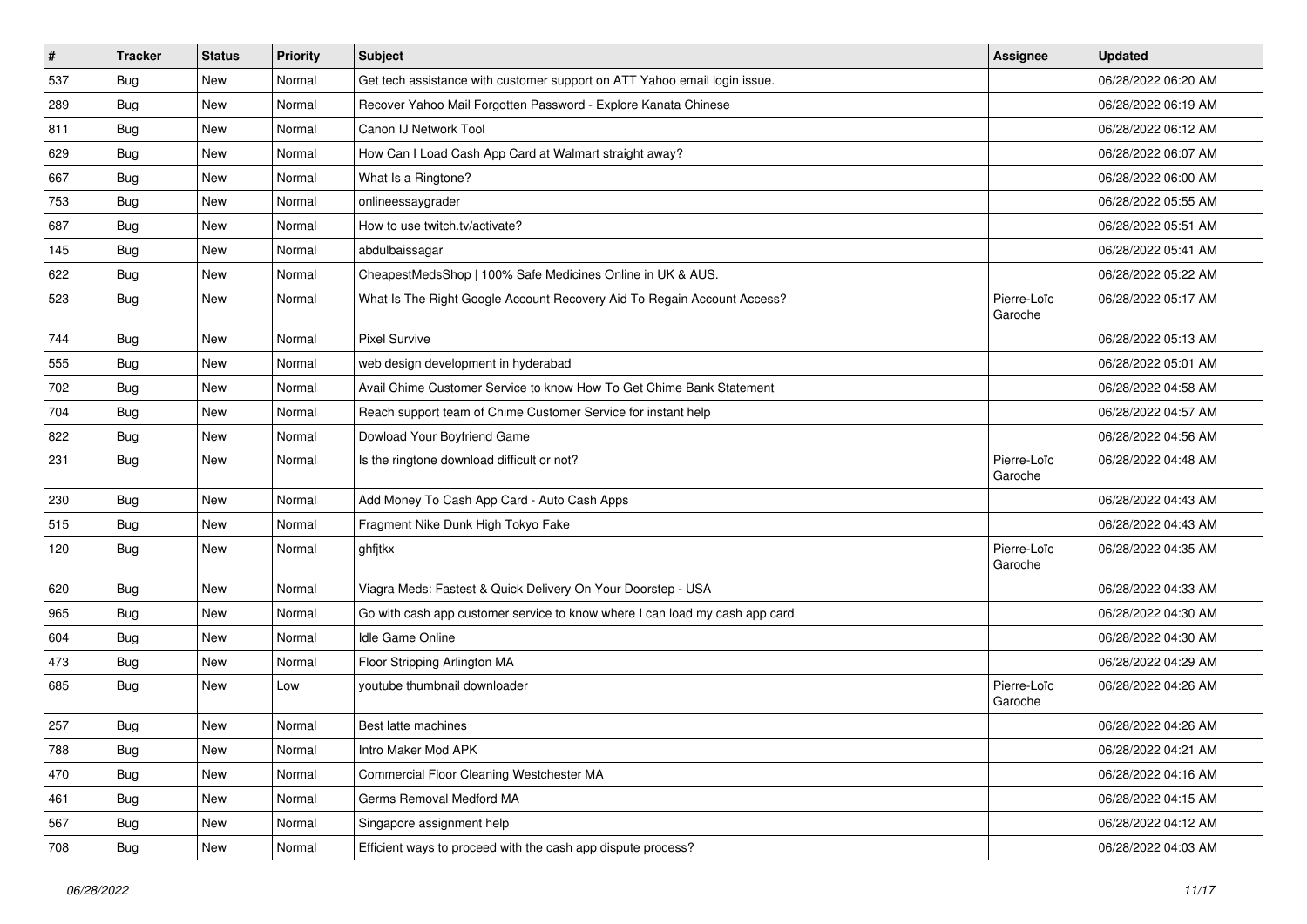| $\vert$ # | <b>Tracker</b> | <b>Status</b> | <b>Priority</b> | Subject                                                                          | Assignee             | <b>Updated</b>      |
|-----------|----------------|---------------|-----------------|----------------------------------------------------------------------------------|----------------------|---------------------|
| 764       | <b>Bug</b>     | New           | Normal          | What is available to see what I can watch HBO Max?                               |                      | 06/28/2022 03:59 AM |
| 498       | <b>Bug</b>     | New           | Normal          | Téléchargeur SoundCloud : SoundCloud en Mp3                                      | Christophe<br>Garion | 06/28/2022 03:54 AM |
| 577       | Bug            | New           | Normal          | Follow these easy steps to make Admiral Casino Login                             |                      | 06/28/2022 03:52 AM |
| 279       | Bug            | New           | High            | What is an essential feature of an internal communications app?                  |                      | 06/28/2022 03:52 AM |
| 603       | <b>Bug</b>     | New           | Normal          | Premiere gratuito da lista de IPTV                                               |                      | 06/28/2022 03:48 AM |
| 1105      | <b>Bug</b>     | New           | High            | What is Mahjong online?                                                          |                      | 06/28/2022 03:47 AM |
| 466       | Bug            | New           | Normal          | Floor Stripping Westchester MA                                                   |                      | 06/28/2022 03:45 AM |
| 490       | <b>Bug</b>     | New           | Normal          | Unlock cash app account by getting quick solutions from the technical executives |                      | 06/28/2022 03:42 AM |
| 193       | Bug            | New           | Normal          | 18% Discount on Homeopathic medicines                                            |                      | 06/28/2022 03:38 AM |
| 581       | <b>Bug</b>     | New           | Normal          | E-Learning Course Help                                                           |                      | 06/28/2022 03:36 AM |
| 597       | Bug            | New           | Normal          | Universo s / f Download                                                          |                      | 06/28/2022 03:36 AM |
| 617       | Bug            | New           | Normal          | Buy Vidalista Tablets (Tadalafil) at [\$25 OFF + Free Shipping] Vidalistatablets |                      | 06/28/2022 03:33 AM |
| 983       | <b>Bug</b>     | New           | Normal          | Finding issue in tekken 3 game?                                                  |                      | 06/28/2022 03:26 AM |
| 699       | Bug            | New           | Normal          | Would you be able to utilize Cash App Twitch?                                    |                      | 06/28/2022 03:12 AM |
| 735       | Bug            | New           | Normal          | A quick fix of how to get money back from cash app stocks                        |                      | 06/28/2022 03:12 AM |
| 551       | Bug            | New           | Normal          | Why Do Students Need Online Best Dissertation Writing Services?                  |                      | 06/28/2022 03:03 AM |
| 652       | Bug            | New           | Normal          | Sesame Health Benefits                                                           |                      | 06/28/2022 03:01 AM |
| 185       | <b>Bug</b>     | New           | Normal          | Non-Plagiarized Research Writing                                                 |                      | 06/28/2022 02:56 AM |
| 333       | Bug            | New           | Normal          | Mold Removal Services in Norfolk VA                                              |                      | 06/28/2022 02:56 AM |
| 118       | Bug            | New           | Normal          | golf                                                                             | Anonymous            | 06/28/2022 02:52 AM |
| 799       | <b>Bug</b>     | New           | Normal          | Who Is an ETL Engineer                                                           |                      | 06/28/2022 02:51 AM |
| 712       | Bug            | New           | Normal          | <b>Tips and Tricks</b>                                                           |                      | 06/28/2022 02:40 AM |
| 504       | <b>Bug</b>     | New           | Normal          | A beginner should always look for online Java assignment help!                   |                      | 06/28/2022 02:21 AM |
| 616       | Bug            | New           | Normal          | Buy Anavar Tablets   Anavar For Sale in USA, UK & Australia                      |                      | 06/28/2022 02:12 AM |
| 802       | Bug            | New           | Normal          | Who Is an ETL Engineer                                                           |                      | 06/28/2022 02:03 AM |
| 658       | Bug            | New           | Normal          | Watermelon Nutrition Facts And Health Benefits                                   |                      | 06/28/2022 01:57 AM |
| 584       | <b>Bug</b>     | New           | Normal          | Want the cash app customer service number to check balance?                      |                      | 06/28/2022 01:53 AM |
| 492       | Bug            | New           | Normal          | HD Streamz MOD APK v3.5.5 (Keine Werbung)                                        |                      | 06/28/2022 01:41 AM |
| 495       | Bug            | New           | Normal          | Twitch Clip Downloader Download Twitch Clips Online 2021                         |                      | 06/28/2022 01:38 AM |
| 483       | Bug            | New           | Normal          | UK best essay writing service                                                    |                      | 06/28/2022 01:35 AM |
| 253       | <b>Bug</b>     | New           | Normal          | Florence Lawrence                                                                |                      | 06/28/2022 01:31 AM |
| 999       | <b>Bug</b>     | New           | Normal          | Is there a way to find Google Feud answers?                                      |                      | 06/28/2022 01:27 AM |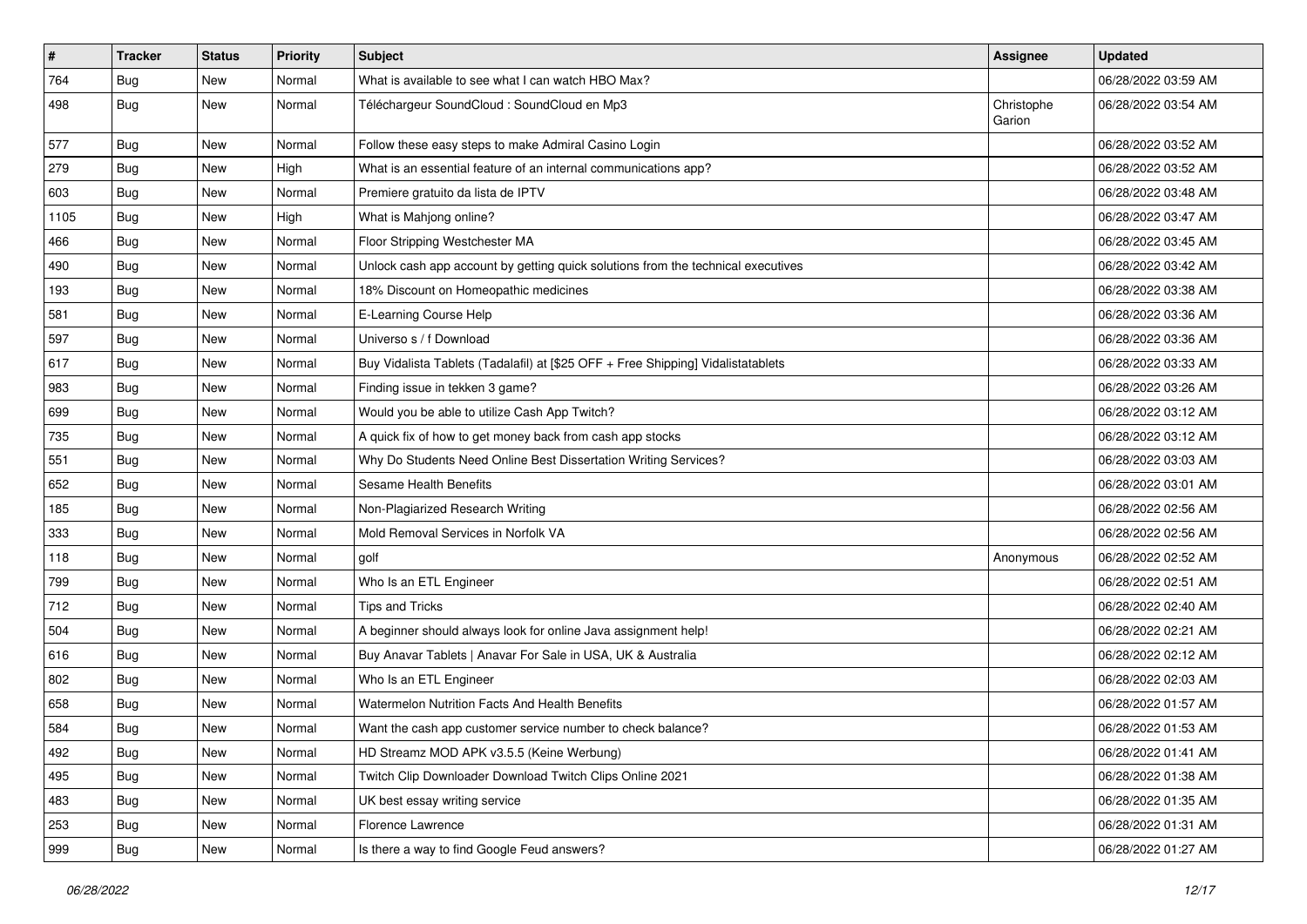| $\sharp$ | <b>Tracker</b> | <b>Status</b> | <b>Priority</b> | <b>Subject</b>                                                               | <b>Assignee</b>        | <b>Updated</b>      |
|----------|----------------|---------------|-----------------|------------------------------------------------------------------------------|------------------------|---------------------|
| 767      | Bug            | New           | Normal          | apkmod                                                                       |                        | 06/28/2022 01:24 AM |
| 573      | <b>Bug</b>     | <b>New</b>    | Normal          | Experimente lo mejor en la aplicación Apk de juegos gratis                   |                        | 06/28/2022 12:55 AM |
| 348      | Bug            | New           | Normal          | Mold Removal Services in Chesapeake VA                                       |                        | 06/28/2022 12:53 AM |
| 153      | Bug            | New           | Normal          | urgent loan online                                                           | Christophe<br>Garion   | 06/28/2022 12:49 AM |
| 132      | <b>Bug</b>     | New           | Normal          | concrete-everything                                                          |                        | 06/28/2022 12:47 AM |
| 269      | Bug            | New           | Normal          | Is there such a site for app design?                                         | Anonymous              | 06/28/2022 12:43 AM |
| 264      | Bug            | New           | Normal          | We Buy Your Unwanted Car                                                     | Corentin<br>Lauverjat  | 06/28/2022 12:43 AM |
| 200      | Bug            | <b>New</b>    | Normal          | uiopi[o                                                                      |                        | 06/28/2022 12:33 AM |
| 814      | Bug            | New           | Normal          | Stage Fright Cure                                                            | Pierre-Loïc<br>Garoche | 06/28/2022 12:31 AM |
| 516      | Bug            | New           | Normal          | Does Cash App Help To Get Cash App Refund Without Any Interruption?          |                        | 06/28/2022 12:20 AM |
| 628      | <b>Bug</b>     | New           | Normal          | CV reviewing services!                                                       |                        | 06/28/2022 12:17 AM |
| 114      | Bug            | New           | Normal          | <b>Medical Research Writing Services</b>                                     |                        | 06/28/2022 12:06 AM |
| 140      | Bug            | New           | Normal          | sugarbalanceusa                                                              |                        | 06/28/2022 12:05 AM |
| 782      | Bug            | <b>New</b>    | Normal          | Comment faire une sonnerie téléphonique                                      |                        | 06/27/2022 11:56 PM |
| 714      | Bug            | <b>New</b>    | Normal          | Cuevana 3 Premium - Enjoy Your Favorite Movies and TV Shows on Your Smart TV |                        | 06/27/2022 11:43 PM |
| 717      | Bug            | New           | Normal          | Disney Plus Apk - Watch Movies and TV Shows on Your Device                   |                        | 06/27/2022 11:38 PM |
| 939      | Bug            | New           | Normal          | Ability to change sound notifications                                        | Christophe<br>Garion   | 06/27/2022 11:29 PM |
| 607      | <b>Bug</b>     | <b>New</b>    | Normal          | Vex 5                                                                        |                        | 06/27/2022 11:24 PM |
| 92       | Bug            | New           | High            | expression should have been normalized in EMF backend                        | Pierre-Loïc<br>Garoche | 06/27/2022 11:11 PM |
| 595      | Bug            | New           | Normal          | RFM Online - une révolution dans la gestion de l'identité numérique          |                        | 06/27/2022 11:06 PM |
| 116      | <b>Bug</b>     | New           | Normal          | aertaeyg                                                                     |                        | 06/27/2022 11:06 PM |
| 481      | Bug            | New           | Normal          | Nur Online Shop                                                              |                        | 06/27/2022 11:05 PM |
| 178      | Bug            | New           | Normal          | transparent lace wigs                                                        |                        | 06/27/2022 11:04 PM |
| 772      | <b>Bug</b>     | <b>New</b>    | Normal          | united airlines baggage policy                                               |                        | 06/27/2022 10:53 PM |
| 830      | Bug            | New           | Normal          | Poppy Playtime APK                                                           |                        | 06/27/2022 10:31 PM |
| 592      | Bug            | New           | Normal          | Deezer Premium APK - Baixe músicas de qualquer lugar do mundo de graça       |                        | 06/27/2022 10:23 PM |
| 737      | Bug            | New           | Normal          | How Do I Talk To A Live Person At Facebook If Anything Is Doubtful?          |                        | 06/27/2022 09:59 PM |
| 762      | Bug            | New           | Normal          | How To Add Money To A Cash App Card If Struggling With Low Amount?           |                        | 06/27/2022 09:58 PM |
| 600      | Bug            | New           | Normal          | Play Store Pro                                                               |                        | 06/27/2022 09:43 PM |
| 556      | <b>Bug</b>     | New           | Normal          | Play Game Mod Apk With Your Friends                                          |                        | 06/27/2022 09:42 PM |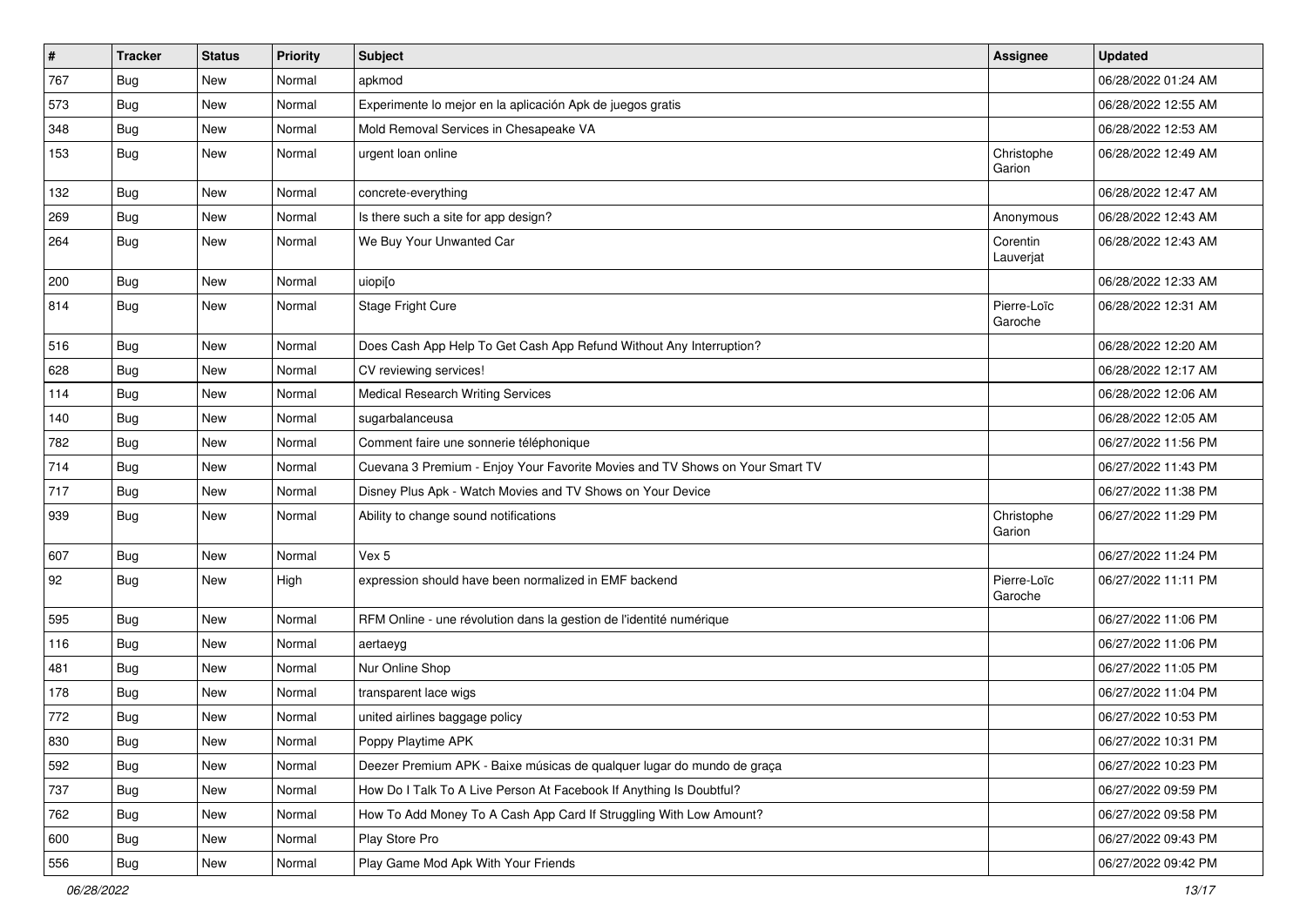| #   | <b>Tracker</b> | <b>Status</b> | <b>Priority</b> | <b>Subject</b>                                                                           | <b>Assignee</b>        | <b>Updated</b>      |
|-----|----------------|---------------|-----------------|------------------------------------------------------------------------------------------|------------------------|---------------------|
| 561 | <b>Bug</b>     | New           | Normal          | Enjoy the Full YouTube Premium Experience With YouTube Premium Membership                |                        | 06/27/2022 09:33 PM |
| 948 | Bug            | New           | Normal          | Canon IJ Network Tool                                                                    |                        | 06/27/2022 09:30 PM |
| 215 | Bug            | New           | Normal          | How For Top Level Cell Phone For You                                                     |                        | 06/27/2022 09:19 PM |
| 507 | Bug            | New           | Normal          | central.bitdefender.com                                                                  |                        | 06/27/2022 09:13 PM |
| 601 | <b>Bug</b>     | New           | Normal          | Best Essay Writing Service UK                                                            | Pierre-Loïc<br>Garoche | 06/27/2022 09:13 PM |
| 73  | Bug            | New           | Urgent          | properties ID is not set in Json in EMF backend                                          | Pierre-Loïc<br>Garoche | 06/27/2022 09:11 PM |
| 155 | Bug            | New           | Normal          | Cant access my cash app account                                                          | Pierre-Loïc<br>Garoche | 06/27/2022 09:11 PM |
| 211 | Bug            | <b>New</b>    | Normal          | Problem in Cash App rebate? Call Cash App customer service number for help.              |                        | 06/27/2022 09:05 PM |
| 777 | <b>Bug</b>     | New           | Normal          | Obtain driving instructions using Google Maps.                                           |                        | 06/27/2022 09:05 PM |
| 554 | <b>Bug</b>     | New           | Normal          | XvideoStudio Video Editor APK Free Download on TechToDown                                |                        | 06/27/2022 08:59 PM |
| 783 | Bug            | New           | Normal          | How Do I Determine The Reasons And Solutions To Fix Cash App Transfer Failed?            |                        | 06/27/2022 08:58 PM |
| 568 | <b>Bug</b>     | New           | Normal          | Instale a versão mais recente do YouTube Premium                                         |                        | 06/27/2022 08:56 PM |
| 209 | Bug            | <b>New</b>    | Normal          | Neglect to access old Cash App account considering message notice issue? Contact help.   |                        | 06/27/2022 08:49 PM |
| 761 | Bug            | New           | Normal          | What is it about basketball that makes it so popular in the United States?               | Corentin<br>Lauverjat  | 06/27/2022 08:40 PM |
| 718 | Bug            | New           | High            | Solve Complex Accounting Assignments                                                     | Hamza<br>Bourbouh      | 06/27/2022 08:38 PM |
| 804 | Bug            | <b>New</b>    | Normal          | Review                                                                                   |                        | 06/27/2022 08:38 PM |
| 559 | Bug            | New           | High            | What Are Permission For Applications like Facebook Sending MMS?                          |                        | 06/27/2022 08:34 PM |
| 138 | Bug            | New           | Normal          | own-sweethome                                                                            |                        | 06/27/2022 08:22 PM |
| 971 | Bug            | <b>New</b>    | Normal          | How Do I Check Balance On Cash App Card With Optimum Ease?                               |                        | 06/27/2022 08:16 PM |
| 285 | <b>Bug</b>     | New           | Normal          | Have you ever written an essay?                                                          |                        | 06/27/2022 08:05 PM |
| 951 | <b>Bug</b>     | New           | Normal          | Canon.com/ijsetup                                                                        |                        | 06/27/2022 07:56 PM |
| 774 | Bug            | New           | Normal          | Follow proper initiatives                                                                |                        | 06/27/2022 07:54 PM |
| 512 | Bug            | New           | Normal          | The Importance Of Using Custom Writing Services                                          |                        | 06/27/2022 07:52 PM |
| 502 | Bug            | New           | Normal          | Les instructions pour définir des sonneries pour iPhone sont simples et faciles à suivre |                        | 06/27/2022 07:52 PM |
| 612 | Bug            | New           | Normal          | <b>Luxury Slingshot Rental</b>                                                           |                        | 06/27/2022 07:36 PM |
| 133 | Bug            | New           | Normal          | craftlabs                                                                                |                        | 06/27/2022 07:32 PM |
| 634 | Bug            | New           | Normal          | Buy Vidalista Tablets (Tadalafil) at [\$25 OFF + Free Shipping] Vidalistatablets         |                        | 06/27/2022 07:24 PM |
| 161 | Bug            | New           | Normal          | dfdrtyuio                                                                                |                        | 06/27/2022 07:21 PM |
| 677 | Bug            | New           | Normal          | Logo Design Services Near Me                                                             |                        | 06/27/2022 07:18 PM |
| 661 | Bug            | New           | Normal          | Turbo VPN MOD APK Download                                                               |                        | 06/27/2022 07:18 PM |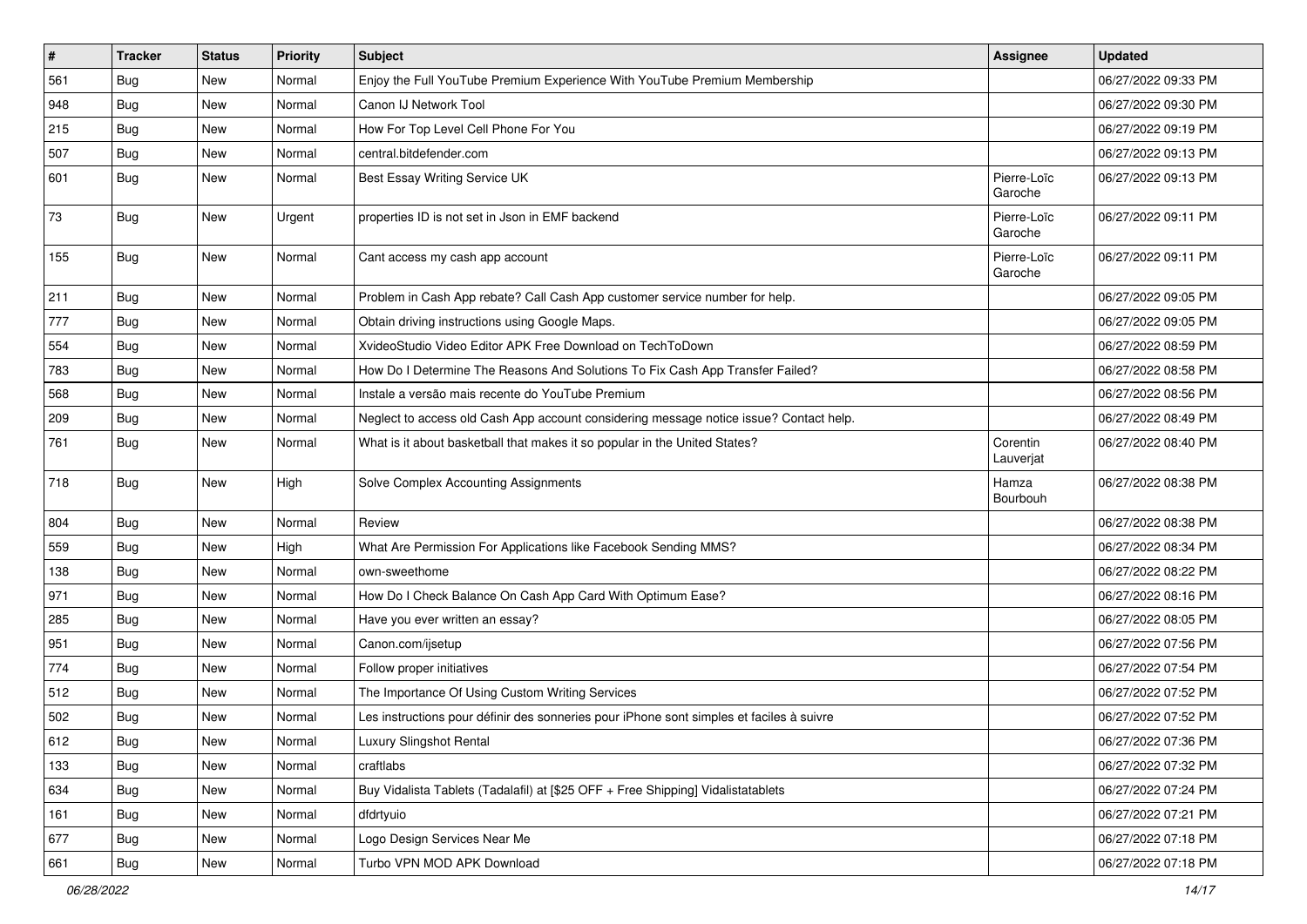| $\vert$ # | <b>Tracker</b> | <b>Status</b> | <b>Priority</b> | <b>Subject</b>                                                             | Assignee               | <b>Updated</b>      |
|-----------|----------------|---------------|-----------------|----------------------------------------------------------------------------|------------------------|---------------------|
| 586       | <b>Bug</b>     | New           | Normal          | Best Modifications For Your Mobile Phone                                   |                        | 06/27/2022 07:15 PM |
| 987       | <b>Bug</b>     | <b>New</b>    | Normal          | <b>Medicinal Mushrooms</b>                                                 |                        | 06/27/2022 07:13 PM |
| 542       | Bug            | New           | Normal          | Web N Logo Design                                                          |                        | 06/27/2022 07:02 PM |
| 217       | <b>Bug</b>     | New           | Normal          | How this service matter most?                                              |                        | 06/27/2022 06:48 PM |
| 656       | Bug            | New           | Normal          | Kiwi Nutrition Facts And Health Benefits                                   |                        | 06/27/2022 06:45 PM |
| 352       | <b>Bug</b>     | New           | Normal          | Tile & Grout Cleaning Services in Chesapeake VA                            |                        | 06/27/2022 06:39 PM |
| 659       | Bug            | <b>New</b>    | Normal          | Olive Oil Properties And Health Benefits                                   |                        | 06/27/2022 06:34 PM |
| 202       | <b>Bug</b>     | New           | Normal          | blonde wig                                                                 |                        | 06/27/2022 06:27 PM |
| 618       | <b>Bug</b>     | <b>New</b>    | Normal          | Buy Steroids Online with OurMedicnes.com   Best Quality Steroids           |                        | 06/27/2022 06:17 PM |
| 739       | Bug            | New           | Normal          | law dissertation help                                                      |                        | 06/27/2022 06:12 PM |
| 150       | Bug            | New           | Normal          | dfgh                                                                       |                        | 06/27/2022 05:59 PM |
| 602       | Bug            | New           | Normal          | Best Essay Writing Service UK                                              | Pierre-Loïc<br>Garoche | 06/27/2022 05:53 PM |
| 587       | Bug            | New           | Normal          | Why Picsart Pro Offers Great Features                                      |                        | 06/27/2022 05:28 PM |
| 457       | <b>Bug</b>     | <b>New</b>    | Normal          | Carpet Cleaning Medford MA                                                 |                        | 06/27/2022 05:21 PM |
| 682       | <b>Bug</b>     | <b>New</b>    | Normal          | Does Facebook customer service live chat allow to speak with someone?      |                        | 06/27/2022 05:19 PM |
| 787       | Bug            | New           | Normal          | Assured Assignment Help                                                    |                        | 06/27/2022 05:19 PM |
| 695       | Bug            | New           | Normal          | Refer Listas IPTV Apk                                                      |                        | 06/27/2022 05:13 PM |
| 673       | Bug            | New           | Normal          | Learn the basics of pixel art - Clear grid                                 |                        | 06/27/2022 05:06 PM |
| 540       | Bug            | <b>New</b>    | Normal          | Why Haven't I Received My Cash App Card? Can I get t the reasons behind it |                        | 06/27/2022 04:54 PM |
| 583       | Bug            | <b>New</b>    | High            | Need the Cash app customer service phone number?                           |                        | 06/27/2022 04:49 PM |
| 479       | Bug            | New           | Normal          | Limousine Service Bellevue WA                                              |                        | 06/27/2022 04:37 PM |
| 763       | Bug            | New           | High            | How to Make a Ringtone on Your iPhone                                      |                        | 06/27/2022 04:16 PM |
| 760       | <b>Bug</b>     | New           | Normal          | apkmod                                                                     |                        | 06/27/2022 04:13 PM |
| 986       | <b>Bug</b>     | New           | Normal          | dbhdsvbhdf                                                                 | Christophe<br>Garion   | 06/27/2022 04:12 PM |
| 738       | Bug            | New           | Normal          | How Much Amount Do I Get Using The Referral Code For Cash App?             |                        | 06/27/2022 03:58 PM |
| 953       | <b>Bug</b>     | New           | Normal          | Manga Dogs - Read Your Favorite Comics on Your Smartphone                  |                        | 06/27/2022 03:53 PM |
| 686       | Bug            | New           | Normal          | Welcome To The Most Demandable Mahipalpur Escorts Agency                   |                        | 06/27/2022 03:45 PM |
| 655       | Bug            | New           | Normal          | <b>Eggplant Health Benefits</b>                                            |                        | 06/27/2022 03:40 PM |
| 662       | Bug            | New           | Normal          | Oreo TV Download - The Easiest Way to Watch Live TV                        |                        | 06/27/2022 03:14 PM |
| 1119      | Bug            | New           | Normal          | Klondike Solitaire                                                         |                        | 06/27/2022 03:00 PM |
| 115       | Bug            | New           | Normal          | NFL LIVE STREAM                                                            |                        | 06/27/2022 02:53 PM |
| 119       | Bug            | New           | Normal          | klhjigyu                                                                   |                        | 06/27/2022 02:44 PM |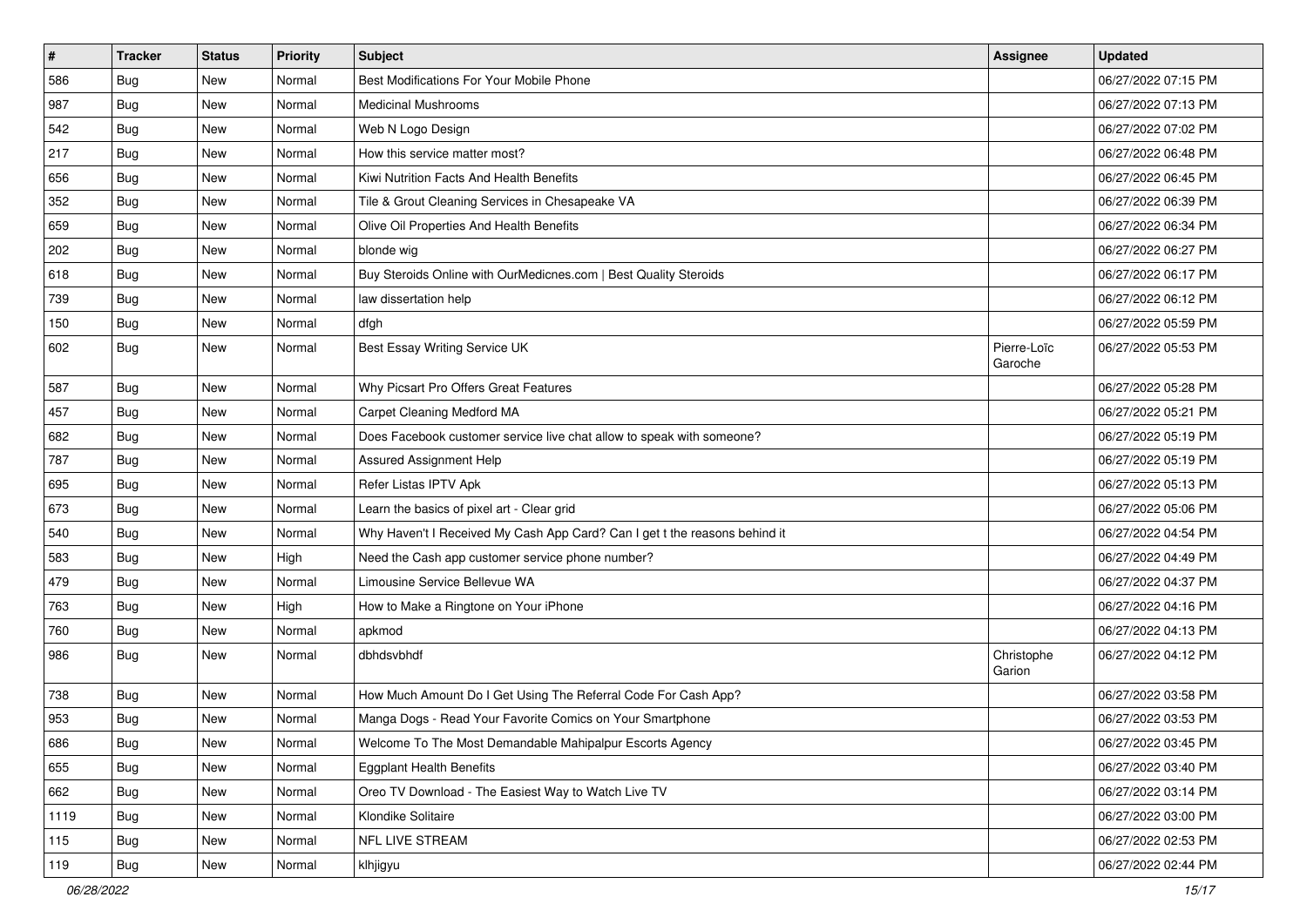| #    | <b>Tracker</b> | <b>Status</b> | Priority | <b>Subject</b>                                                                      | Assignee             | <b>Updated</b>      |
|------|----------------|---------------|----------|-------------------------------------------------------------------------------------|----------------------|---------------------|
| 668  | <b>Bug</b>     | New           | Normal   | Get to know Cash App Refund Process here                                            |                      | 06/27/2022 02:38 PM |
| 225  | Bug            | New           | Normal   | instant personal loan                                                               |                      | 06/27/2022 02:20 PM |
| 615  | Bug            | New           | Normal   | CheapestMedsShop   100% Safe Medicines Online in USA UK & AUS.                      |                      | 06/27/2022 02:19 PM |
| 196  | <b>Bug</b>     | New           | Normal   | Homoeobazaar For Homeopathy Medicines                                               |                      | 06/27/2022 02:18 PM |
| 613  | Bug            | New           | Normal   | Buy Aspadol 100mg Tab Online in US, UK, AU   Erospharmacy                           |                      | 06/27/2022 02:16 PM |
| 484  | <b>Bug</b>     | New           | Normal   | UK best essay writing service                                                       |                      | 06/27/2022 02:01 PM |
| 715  | <b>Bug</b>     | New           | Normal   | Puppy Playtime Descargar gratis                                                     |                      | 06/27/2022 01:57 PM |
| 526  | <b>Bug</b>     | New           | Normal   | Soundcloud to mp3 converter - Download Soundcloud songs                             |                      | 06/27/2022 01:55 PM |
| 274  | Bug            | New           | Normal   | How AI is transforming coupon marketing campaigns?                                  | Anonymous            | 06/27/2022 01:54 PM |
| 1128 | <b>Bug</b>     | New           | Normal   | cvjvfbdi                                                                            | Hamza<br>Bourbouh    | 06/27/2022 01:52 PM |
| 450  | <b>Bug</b>     | <b>New</b>    | Normal   | Floor Stripping Quincy MA                                                           |                      | 06/27/2022 01:48 PM |
| 1101 | <b>Bug</b>     | New           | Normal   | How to Delete Cash App History at once?                                             |                      | 06/27/2022 01:33 PM |
| 222  | <b>Bug</b>     | New           | Normal   | Social Profile links                                                                |                      | 06/27/2022 01:15 PM |
| 184  | <b>Bug</b>     | New           | Normal   | <b>Affordable Business Writing Services</b>                                         |                      | 06/27/2022 01:09 PM |
| 400  | <b>Bug</b>     | New           | Normal   | Office Moving Services in Potomac MD                                                |                      | 06/27/2022 12:57 PM |
| 465  | <b>Bug</b>     | New           | Normal   | Carpet Cleaning Westchester MA                                                      |                      | 06/27/2022 12:50 PM |
| 550  | Bug            | New           | Normal   | Nederland FM - beste manieren om naar internationale radio op internet te luisteren |                      | 06/27/2022 12:45 PM |
| 716  | <b>Bug</b>     | New           | Normal   | La celebración de un BabyShower.                                                    |                      | 06/27/2022 12:29 PM |
| 801  | <b>Bug</b>     | New           | Normal   | Who Is an ETL Engineer                                                              |                      | 06/27/2022 12:25 PM |
| 564  | Bug            | New           | Normal   | How To Install RepelisPlus On Your Android Phone?                                   |                      | 06/27/2022 12:23 PM |
| 579  | <b>Bug</b>     | New           | Normal   | YOUR CV MAKES YOUR FIRST IMPRESSION                                                 | Christophe<br>Garion | 06/27/2022 12:22 PM |
| 703  | <b>Bug</b>     | New           | Normal   | For real-time help, dial Facebook customer service number                           |                      | 06/27/2022 12:08 PM |
| 609  | <b>Bug</b>     | New           | High     | Online Trusted Medicine Store in US for Health - Genericmedsupply                   |                      | 06/27/2022 12:02 PM |
| 233  | <b>Bug</b>     | New           | Normal   | Anauthorsway.com: My User Experience                                                |                      | 06/27/2022 12:02 PM |
| 770  | <b>Bug</b>     | New           | Normal   | Canon IJ Network Tool                                                               |                      | 06/27/2022 11:57 AM |
| 644  | <b>Bug</b>     | New           | Normal   | <b>TeaTV App Review</b>                                                             |                      | 06/27/2022 11:47 AM |
| 235  | Bug            | New           | Low      | HP Printer Assistant Software   Download & Install HP Assistant                     |                      | 06/27/2022 10:48 AM |
| 1118 | <b>Bug</b>     | New           | Normal   | Gameplay Minecraft                                                                  |                      | 06/27/2022 10:33 AM |
| 709  | <b>Bug</b>     | New           | Normal   | How To Load Cash App Card At Walmart Without Having To Face Any Hassle?             |                      | 06/27/2022 10:30 AM |
| 538  | <b>Bug</b>     | New           | Normal   | Will cash app refund money if scammed quickly?                                      |                      | 06/27/2022 10:25 AM |
| 792  | <b>Bug</b>     | New           | Normal   | What is Google Camera Mod?                                                          |                      | 06/27/2022 10:20 AM |
| 232  | <b>Bug</b>     | New           | Normal   | FM whatsapp messaging app.                                                          |                      | 06/27/2022 10:04 AM |